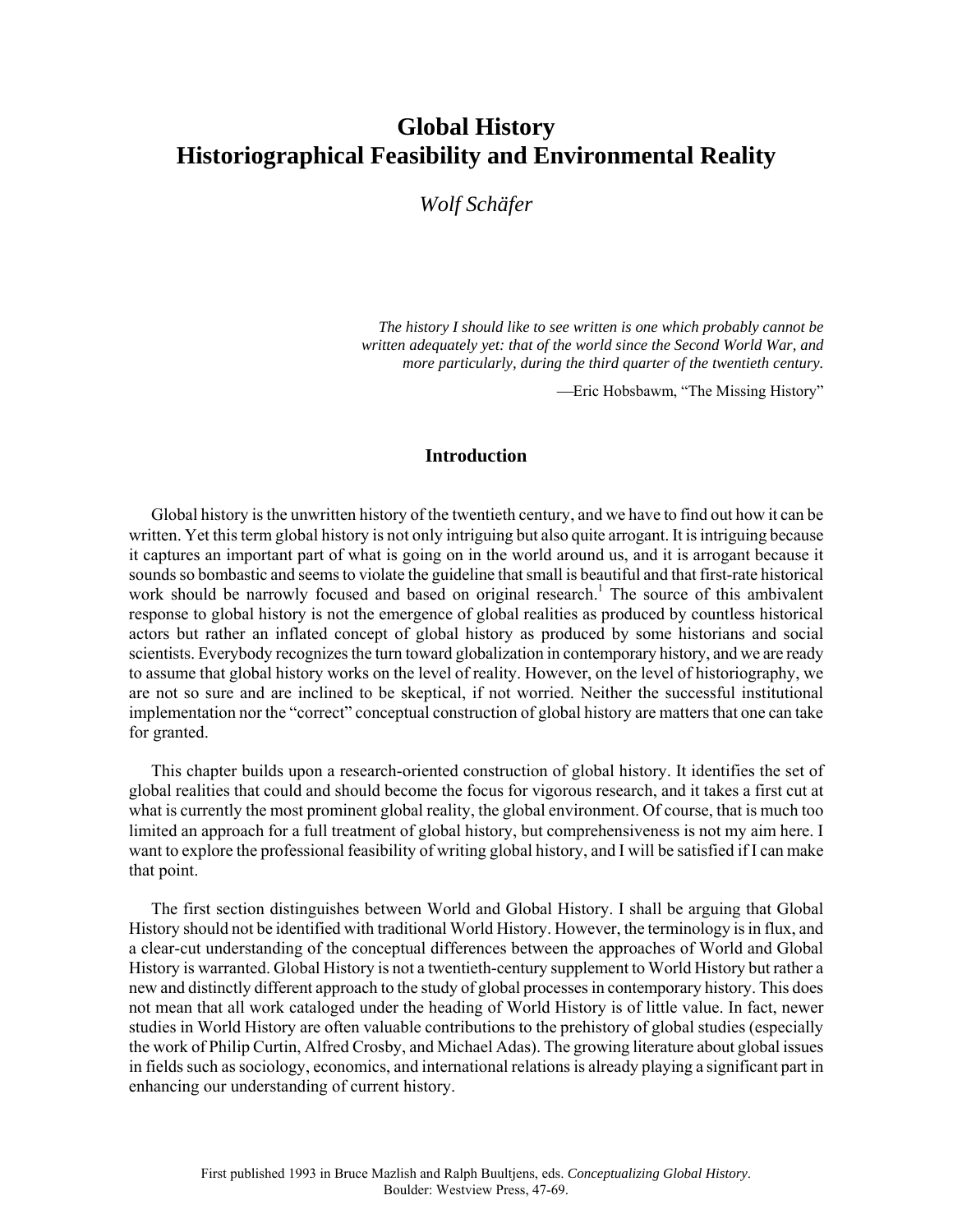[Oct. 2001: *The preceding paragraph has been revised to conform to the way I have come to distinguish between World and Global History. By using lowercase and uppercase letters I try to call attention to the difference between raw and refined history (history and historiography): lowercase letters (global history/world history) point to the raw historical material; capital letters (Global History/World History) indicate what global and world historians do when they process that material. I have revised the reminder of the document accordingly.*]

To begin with, Global History does not attempt to give a total account of us, our world, or times past, present, and future. Traditional World History, particularly in its totalizing form, tried to cover the whole world, the whole human past, and the whole of humanity. But these are no longer plausible conceptions due to the growth in knowledge and an increasing complexity. I object to grand syntheses of world history and endorse the writing of comparatively humble pieces of work. Studies in Global History are likely to deal with "big structures, large processes and huge comparisons,"<sup>2</sup> but acceptable contributions must be of limited — that is, less than total — scope, and they have to be research oriented.

My own experience tells me that global history is a great teaching field; yet I hold that Global History must prove its viability by becoming a productive research field first and foremost. World History tried to launch itself via teaching<sup>3</sup> and a few outstanding contributions like William McNeill's *Rise of the West* (1963), but it never managed to overcome the doubts of the research historian who thought: If one does not read all the languages of the world — and who does? — and if one has not searched all the archives of the world — and who has? — how can one tell the story of world history professionally? Of course, total knowledge is an impossible standard, and even the most local historian would not want to subscribe to it.

There is nothing wrong with bold generalizations and high levels of abstraction. But it defeats the purpose of advancing historical knowledge if the specialists appreciate the stories in the globalist's account that they do not know much about and fault his or her scholarship in the fields of their particular expertise. Concerning devastating qualifications of this kind, my prescription emphasizes researchability and a drastic reduction in holistic weight. To overcome the skeptical attitude in the historical profession, which I happen to share, I propose to construct Global History as a cross-cultural, multinational, interdisciplinary, but nevertheless completely ordinary research tool for historians and social scientists.

The second section of this chapter lists the realities of our new global history world and claims that Global History investigates the emergence and present character of self-conscious, multiple local activities with immediate worldwide range, consequence and/or significance. Global historians study subjects interacting on a global plane — that is, human actors who are aware of and responsible for the evolution, interplay, and cross-fertilization of a global civilization with a global technoscience in a global environment. After these preliminary theoretical clarifications, I finally proceed to sketch the paradigmatic ecological reality of global history, namely, our continuous unveiling, changing, monitoring, and interpreting of the face of the earth.

# **I. Historiographical Feasibility**

The urge to understand it all is a universal condition. But the wish to understand it all by *seeing* it all in one sweeping glance has certainly become very strong in the tradition of Western "man."4 Lucian's Icaromenippus improved on Daedalus and Icarus and securely attached the right wing of an eagle and the left wing of a vulture to his shoulders, and flew up to the moon. He peered down from on high and saw

the traders, the soldiers, the farmers, the litigants, the women, the animals and, in a word, all the life that the good green earth supports… Whenever I looked at the country of the Getae I saw them fighting; whenever I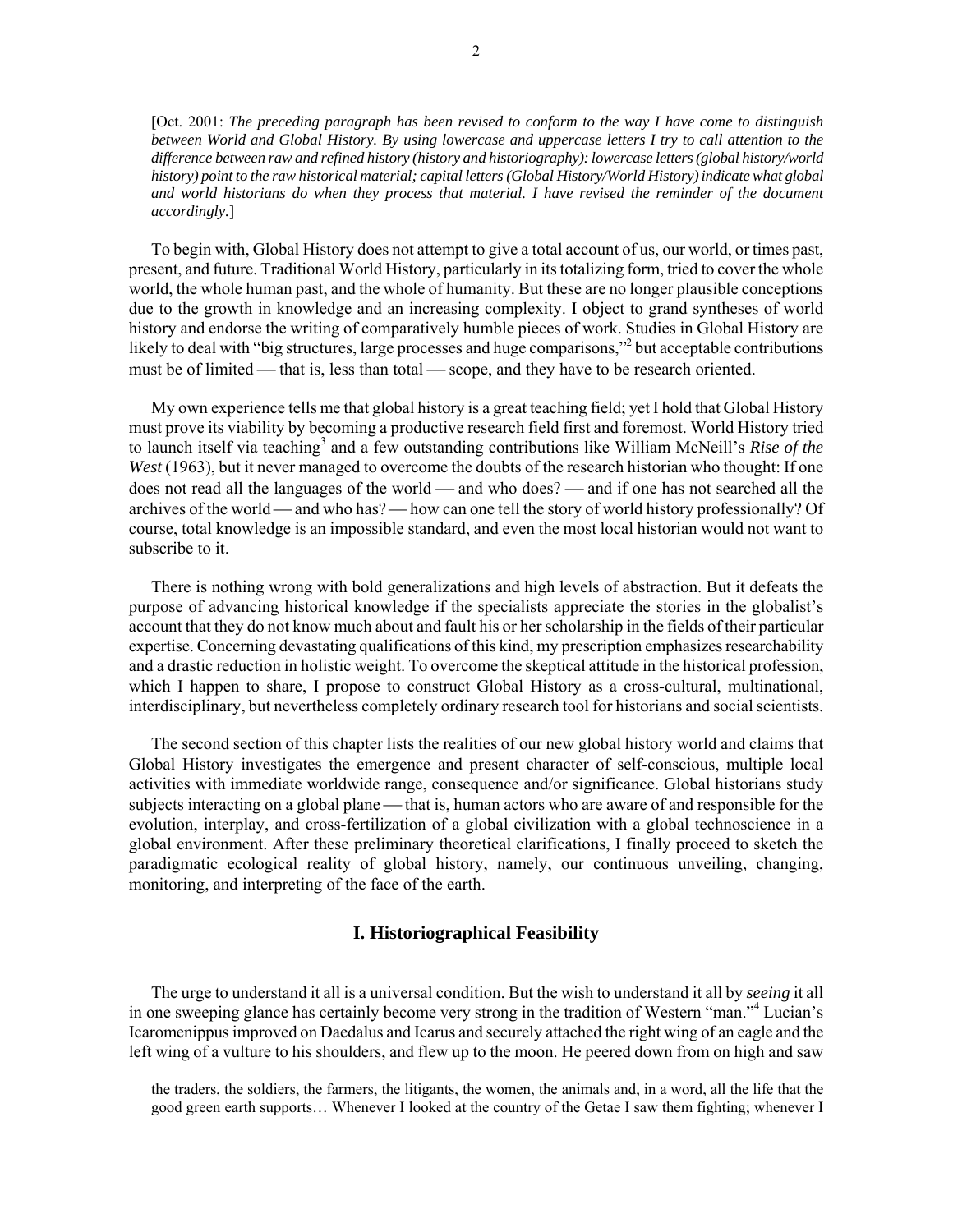transferred my gaze to the Scythians, they could be seen roving about on their wagons: and when I turned my eyes aside slightly, I beheld the Egyptians working the land. The Phoenicians were on trading-ventures, the Cilicians were engaged in piracy, the Spartans were whipping themselves and the Athenians were attending court. As all these things were going on at the same time, you can imagine what a hodge-podge it looked (Lucian, 1988: 289 and 297).

The satirist from Samosata on the Euphrates who settled in Athens in the second century A.D. and Leften Stavrianos, the world historian from Vancouver who settled in Chicago in the twentieth century, both wanted to see it all and all at once. Lucian adopted a lunar point of view to mock the "comical little creatures" on earth. Stavrianos, however, called for a more serious view from the moon in 1964.<sup>5</sup> He proposed to adopt a lunar perspective in order to gain "a higher, unifying vision of the whole human past" (Allardyce, 1990: 40). With Lucian, we can laugh about human vanity, but with Stavrianos, or, better, with the concept of a "unifying vision of the whole human past," we must struggle. It was meant well, but I believe that it was and is impossible, and, as far as I am concerned, neither desirable nor acceptable as a goal.

In what follows, I will try to explain this opinion. The goal of creating a unifying vision of the whole human past strikes me as very *alteuropäisch* (old-European); it tries to compute the sum total of everything, which creates an epistemological dinosaur. *Le grand récit a perdu sa crédibilité* ("The grand narrative has lost its credibility"), declared Jean-François Lyotard in *La Condition Postmoderne* (1979: 63; 1984: 37). I would like to emphasize that for the scheme of Global History. What must be resisted is the temptation to create a new grand narrative for our time, which lurks in deep ecology, $6$  new wave holism,  $\hat{i}$  the "comprehensive self-organization paradigm,"<sup>8</sup> and other currents of thought.

The word for "too global" is *globaloney*, used in 1951 by the *Chicago Tribune* to ridicule the idea of using World History as a means to advance world peace (Allardyce, 1990: 28). I think one should try to avoid this epithet. Therefore, I would like to endorse the writing of *petits récits* (little narratives) in an interdisciplinary, cross-cultural, and multinational research field, which would be thematically organized much like women's studies or science studies and might, in turn, be called global studies.

World History has been called Universal History and, occasionally, Ecumenical History — historians are notorious for their terminological generosity. All these terms are functionally equivalent despite their semantic nuances and different conceptual histories. The idea that World History has to "unite the whole human past and be total, global, and universal in time and space" (Allardyce, 1990: 67) captures in a nutshell, unfortunately with approval, what I mean by traditional World History.

World History and Global History are often used interchangeably. This can be seen best in the editorial statement in the first issue of the *Journal of World History*, which began publication in spring 1990. The editorial ran under the title "A New Forum For Global History."9 The term *global history*, however, is not new. As early as 1962, Stavrianos coauthored a successful high school World History textbook under the classic prefeminist title *A Global History of Man* (Stavrianos et al., 1967). As Gilbert Allardyce wrote, "Stavrianos's ideas connected him with those advocating the 'global approach' to international education, and the work of his Global History Project at Northwestern University largely coincided with the rise and decline of the globalism idea in American learning between 1957 and 1975" (1990: 43). According to Allardyce, "The term global history was simply a modish, space age name for world history" (ibid.).

A new and more promising, i.e., less total, version of World History was implied in the editorial foreword to a series of "Essays on Global and Comparative History," published by the American Historical Association since 1987. Michael Adas, the editor of these pamphlets for college and secondary school teachers, remarked in his prefatorial note: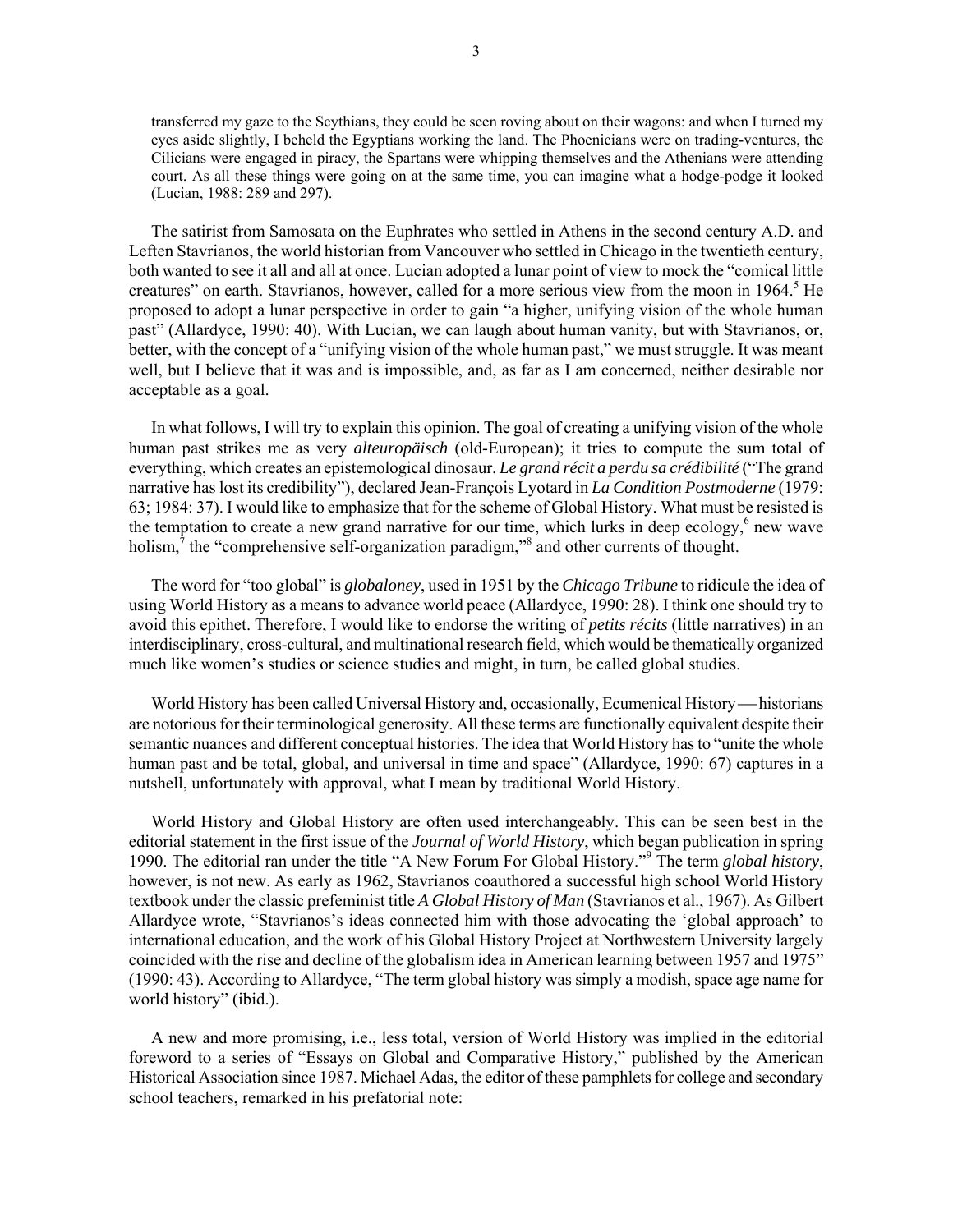Though the current interest in global history reflects a continuing fascination with the broad patterns of human development across cultures that were the focus for earlier works on world history, the "new" global or world history differs in fundamental ways from its predecessors. Writers of the new global history are less concerned with comprehensiveness or with providing a total chronology of human events. Their works tend to be thematically focused on recurring processes like war and colonization or on cross-cultural patterns like the spread of disease, technology, and trading networks.<sup>10</sup>

I find two interesting points in this quote: The easy interchangeability of World and Global History, on the one hand, and the support for a non-traditional World History, on the other.<sup>11</sup> Yet it is hard to appreciate fully the achievement that this inconspicuous arrival of a new World History constitutes without a fair deconstruction of the traditional approach to world history. If we want to promote a new Global History that is modest and small as well as epistemologically up to date, we must first discuss the lingering legacies cum fallacies of grand (old) World History.

The bequest of traditional World History that is most troubling is the anachronistic desire for totality. Old World History revolves around a false trinity of  $(1)$  the whole playground of historical action,  $(2)$  the whole span of historical time, and (3) the whole of humanity as the subject of history. How could anyone ever expect to cover this much? The answer must be historical or clinical. At least some sort of megalomania inspired the young Arnold Toynbee, who wrote in 1911, "As for Ambition with a great screaming A, I have got it pretty strong... I want to be a great gigantic historian... and become a vast historical Gelehrte" (McNeill, 1989a: 31). However let us try the historical answer.

*First, the whole playground of historical action* started out conceptually large but comparatively small in square miles. The "whole world" of World History was nonglobal most of the time. The Greek historian Polybius, for instance, who became a voice of his masters after he was brought to Rome as a political hostage, wrote Ecumenical History. Awed by what he had witnessed during his lifetime in the second century B.C., Polybius presented the violent transformation of a multipolar political arena into the *Orbis Romanus* as world history. He could do that because the circle of Roman power enclosed a whole world. The civilizational horizon of this world was local, however, and did not reach too far beyond the Mediterranean rim.

The egoistical Greek word for the "inhabited lands" of the known world — *oikumenê* — was used in the bilingual Greco-Roman period to distinguish between civilized and non-civilized parts. Toynbee adopted it later for the whole "habitat of mankind," noting that "the true extent of the Oikumenê is much larger than the area of the 'civilized' world known to the Greeks and Romans, but ... this comprehensive Oikumenê is nevertheless much smaller than the biosphere" (1976: 28). McNeill, in his presidential address to the American Historical Association (1985), spoke of the need for World History to develop an "ecumenical history, with plenty of room for human diversity in all its complexity." He went beyond Toynbee and pointed out that any one person is a full member not only of the human race but also of the "wider DNA community of life on planet Earth" (McNeill, 1986b: 7). World History after McNeill is completely ecumenical and ecological or 'ecumenological' and covers the whole planet, with all its living beings in each and every niche of the globe, micro- and macroparasites as well as human beings (McNeill, 1980; McNeill, 1989b). That much input, however, is a mixed blessing. It changes the original equation between one particular world and "the" world and makes the task of writing world history very complicated if not impossible.

The ancient totality of World History was based on civilizational arrogance and geographical ignorance. It allowed the more or less undisturbed side-by-sidedness of numerous self-centered worlds, theoretically with a homegrown world historian for each one of them. All these Polybiuses could write local world history, but none of them could write global world history. Toynbee and McNeill tried to correct this. But they preserved the old concept of totality and tried to make world history coextensive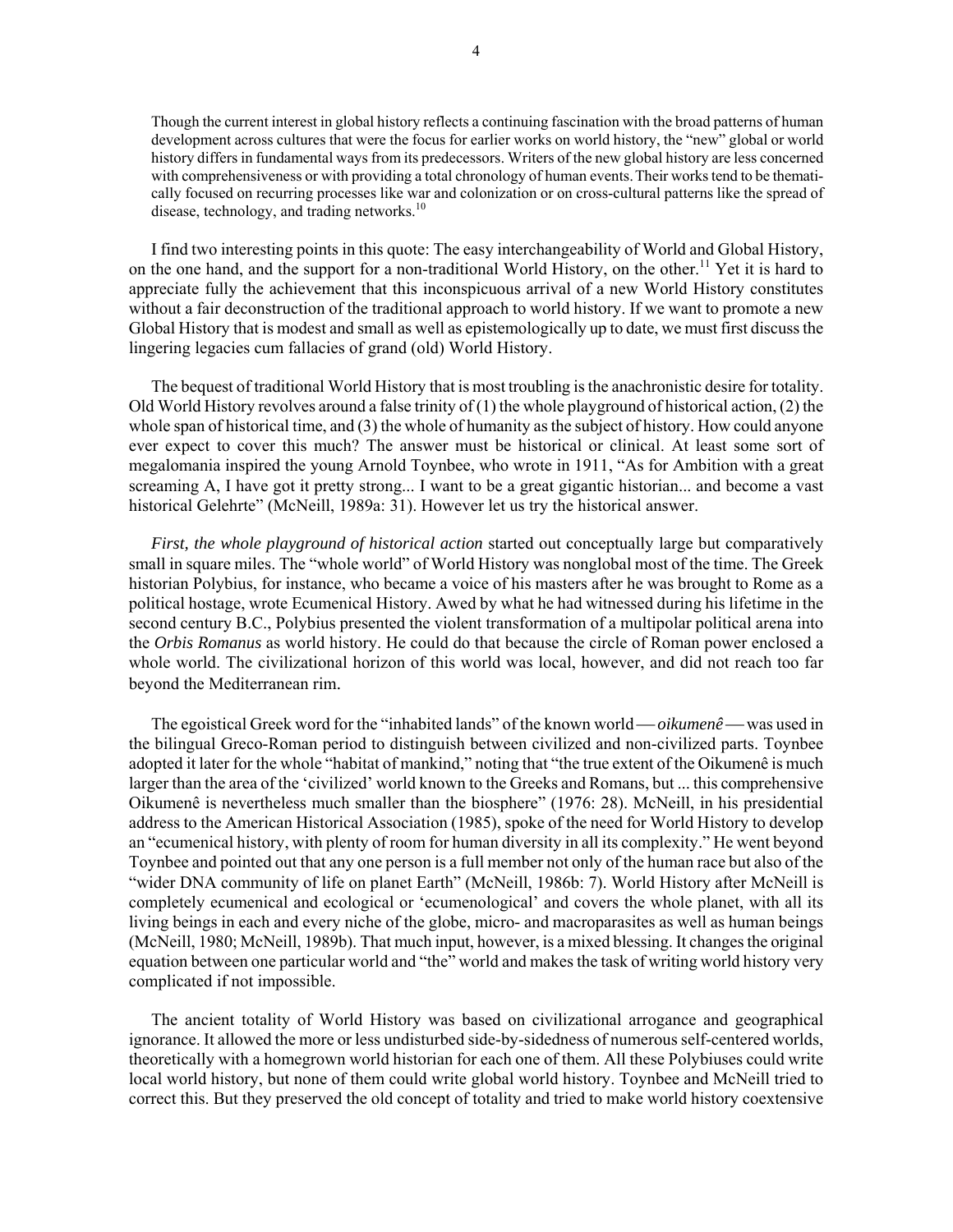with global history. They paid tribute to the advancement of knowledge in history, geography, ecology, medicine, and molecular biology. But the World History that worked was not global, and the Global History that might work will have to sacrifice totality. The fields of historical action have not only grown rather numerous with the unveiling of the face of the earth, they have become ever more complex due to other advances of knowledge. The world's geometry has become fractal; totality is a nonentity. We experience worlds within worlds within worlds  $\frac{m}{n}$  far too many for any grand narrative.

*Second*, *the whole span of historical time* accumulates with the increasing production of historical literature. "It has been calculated," wrote F. R. Ankersmit in a recent article on historiography and postmodernism, "that at this moment there are more historians occupied with the past than the total number of historians from Herodotus up until 1960."<sup>12</sup> And well over 90 percent of these historians, I could add without much computing, are specialists. They may be classified as African, American, or Asian historians, for example, but the actual research work they do is much more narrowly focused. Professional expertise is limited in terms of historical approach, area, and period. Research historians understand what it means to know a field  $\frac{d}{dx}$  it means to feel bold enough to identify the flaws and review the merits of new work in that field.

If it is our "great and solemn duty" to "construct the best possible portrait of the whole human adventure on earth," as McNeill affirmed with authority in his defense of World History (1982: 86), then I am afraid we cannot but fail. Modern historiography constantly deconstructs by sheer cumulative effect any one portrait of the whole human past, even the best. Individual historians may not want to be iconoclasts, but their contributions add to the maze of history and are bound to offset other contributions; they function like the poor Christian sinner who is born to sin. We are no longer in the privileged position of Bishop Jacques-Bénigne Bossuet, who could proceed with blessed simplicity through a straightforward and lucid past. A Bossuet could tell his readers — the dauphin and his father, the Sun King — that history deals "only with the deeds that concern princes," that rulers can learn from history "without any risk" (Bossuet 1976: 3), and that World History spares the royal mind the confusion which arises from "scrupulous attention to minutiae" (109).

This kind of universal history is to the history of every country and of every people what a world map is to particular maps. In a particular map you see all the details of a kingdom or a province as such. But a general map teaches you to place these parts of the world in their context; you see what Paris or the Ile-de-France is in the kingdom, what the kingdom is in Europe, and what Europe is in the world. In the same manner, particular histories show the sequence of events that have occurred in a nation in all their detail. But in order to understand everything, we must know what connection that history might have with others; and that can be done by a condensation in which we can perceive, as in one glance, the entire sequence of time. Such a condensation, Monseigneur, will afford you a grand view (4).

World historians have continued this explanation about the understanding of the whole ever since Bossuet with additional good words about the appropriate historical perspective, the parts and the whole,<sup>13</sup> the forest and the trees.<sup>14</sup> Bossuet, however, was in a much better a position than we are to cover "the entire sequence of time." He started with Adam and quickly moved through the epochs of Noah, Abraham, Moses; continued with the fall of Troy, Solomon, Romulus, Cyrus, Scipio, and arrived in due time at the "last age of the world." The *last age* began with the birth of Jesus Christ in the year 1 A.D. and encompassed the epochs of Constantine, Charlemagne, and Louis XIV. The bishop's history of the world emerged not from secular darkness but from the Lord's almighty linguistic workshop. "The first epoch begins with a grand spectacle: God creating heaven and earth through his word and making man in his image (1 A.M., 4004 B.C.). This is where Moses, the first historian, the most sublime philosopher, and the wisest of legislators, begins" (9).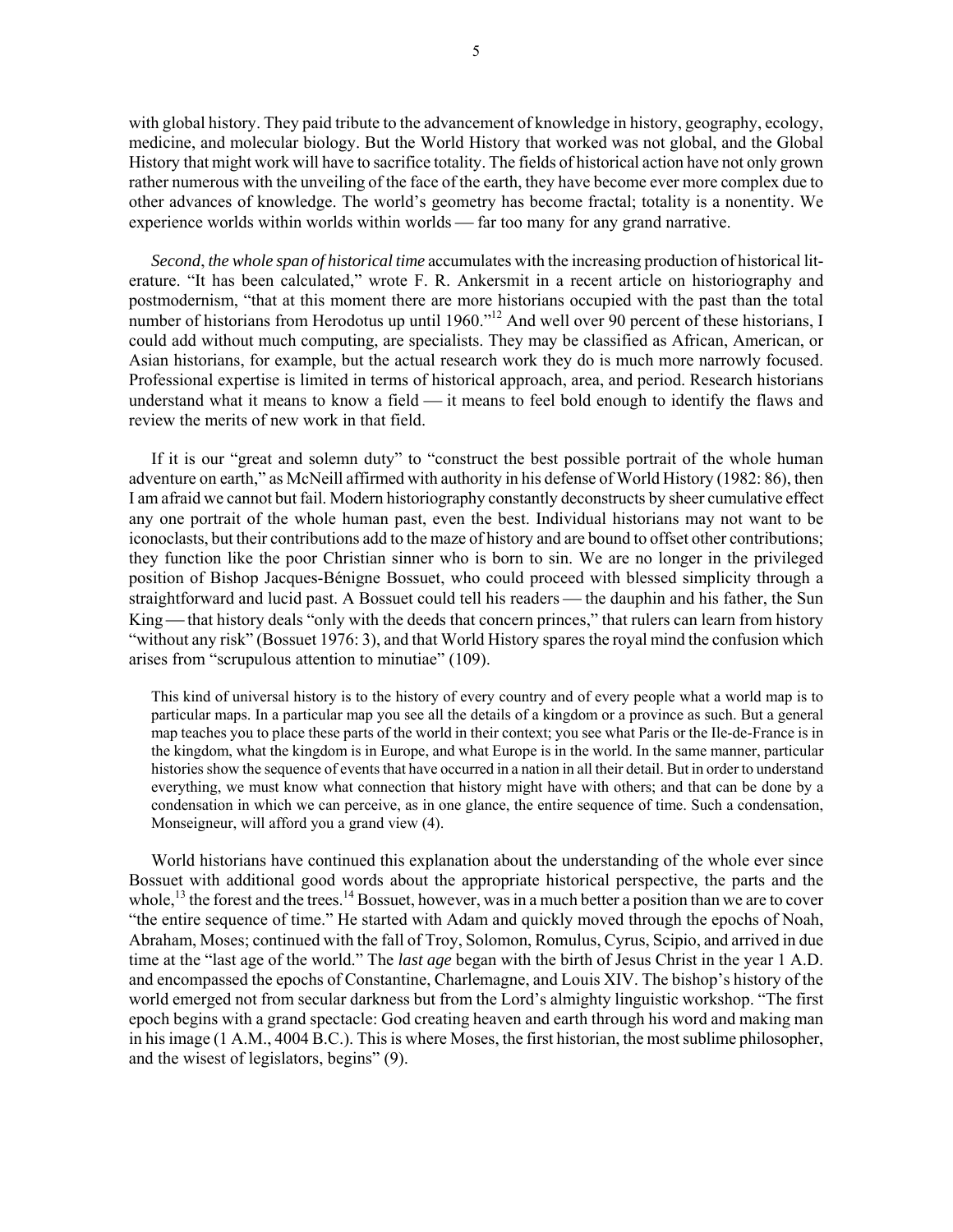It is important to notice that this grand narrative commenced with the first "year of the world," year 1 *anno mundi* or 4004 B.C. Bossuet's *Discours sur l'histoire universelle* (1681) covered exactly 5,685 years (4,004 plus 1,681). For millenarian thinking, this was rather close to the end of the world. Indeed, the world was expected to last 6 world days (until ca. 1996); thereafter, on the seventh day, the kingdom of God would be erected.15 The great Isaac Newton, who spent much of his time in the 1670s correlating biblical prophecies with historical data, was not the only one who tried to calculate the date for the end of the world (Westfall, 1983: 319ff.). Bossuet and his contemporaries thought that historical events were "already established and immutable and not the result of research and analysis by the historian."16 The future, though hidden, was certain until the Enlightenment, not a multiplicity of possible futures but one written down in the book of destiny, preexistent and inflexible.

The concept of time has changed since the late seventeenth century and not in favor of traditional World History. The "famous Bossuet" was removed from the Royal Library in Paris in *L'An 2440* (1771), Louis-Sébastien Mercier's futurist utopia. Mercier was among the first to cross the timeline drawn at the year 2000.17 Many have followed him, and we are close now. Indeed, the tremendous growth of modern historical scholarship has turned "the" past into a plurality of worlds. Only semantic inertia allows us to speak of the past as if it could be grasped in one piece. The past has, in effect, become a welter of pasts, approached from different ideological perspectives, and analyzed with the interpretive tools and gauges of over two dozen historiographical schools. All these pasts carry their own temporal horizons with futures past, presents past, and pasts past. And research historians are bound to complicate the already overcomplex picture by reconstructing these pasts within pasts.<sup>18</sup>

*Third*, *the whole of humanity* is a noble idea as long as it is understood as a regulative principle, i.e., as a safeguard against exclusive particularism. The whole of humanity is put to good use if, like Micah, we believe that everybody shall have the right to sit in peace "under his vine and under his fig tree" (Micah 4:4-5). But we enter treacherous ground when we begin to speak about the whole of humanity as if it were an existing entity. The whole of humanity is a project, not a reality. As a project, it serves to criticize human affairs in which, for instance, only men are allowed to sit under vines and fig trees. The project version of humanity keeps one's eye on the fact that we are operating with a telos and not an achievement. If, however, the utopian and critical function of the idea of the whole of humanity is replaced by a hypostatization of what we like to think about ourselves and all other human beings at the time, then we leave the open realm of critical historiography and enter the darker domains of "mythistory."

[Oct. 2001: *It could be argued that* the whole of humanity *is becoming a reality in the Global Age, in fact, I believe that this momentous change is occurring now. Now, we must investigate and describe the circumstances that led from religious and philosophical fictions to a complex reality. But that does not mean that historians should serve as eulogists or guides of humanity.*]

McNeill has taken the risk of redefining History as "mythistory" and the historian as a "truth-seeking mythographer."<sup>19</sup> Serious myth-history is, in McNeill's view, "a useful instrument for piloting human groups in their encounters with one another and with the natural environment" (1986b: 10). The idea of humanity as a whole is certainly a prime candidate for modern myth-history. But we must ask, Which humanity? Do we refer to the one that is said to be a whole or the one that is but a promise? I read McNeill as coming close to saying that humanity was always out there in the world as a whole.

Humanity entire possesses a commonality which historians may hope to understand just as firmly as they can comprehend what unites any lesser group. Instead of enhancing conflicts, as parochial historiography inevitably does, an intelligible world history might be expected to diminish the lethality of group encounters by cultivating a sense of individual identification with the triumphs and tribulations of humanity as a whole (1986b: 7).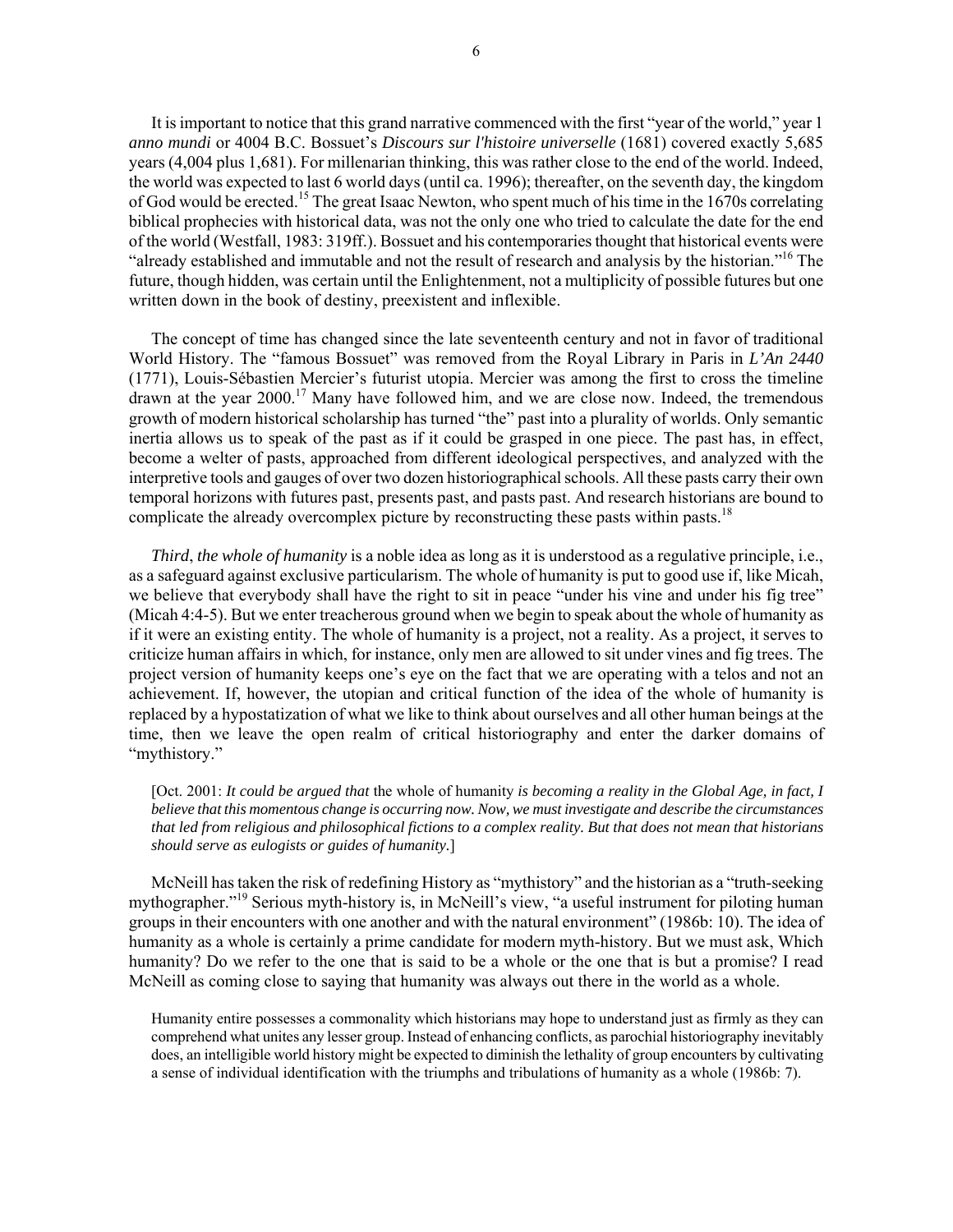Oswald Spengler rejected the whole idea of humanity as an empty category for World History.<sup>20</sup> McNeill, by contrast, regards the ideal supergroup of humanity as the moral gravity center of world history. He more than follows the lead of his teacher Carl Becker toward an affirmation of socially honorable ideologies; he speaks in favor of "collective self-flattery," i.e., a "flattering historiography," requesting "an appropriately idealized version of the past." He understands World History as an effort to "allow a group of human beings to come closer to living up to its noblest ideals."21 Thus, McNeill puts the world historian in a very responsible position for the "right" course of history.

Living up to the universalistic ideal of humanity as a whole, however, has already meant many things: Catholic theology, Christian mission, Enlightenment philosophy, Marxian revolution, European imperialism, and so on. It is not an easy task to speak for the whole with legitimacy, especially when the whole is not a live subject but a compliant macroconcept of metahistory. Spengler ranted against the "West European scheme of history, in which the great Cultures are made to follow orbits round us" and rightly ridiculed it as the "*Ptolemaic system* of history" (1965: 13). Yet his own "Copernican discovery" of the morphological laws of world history could not identify more than eight world cultures, and that short list contained only two cultures of which he knew something: the Greco-Roman and West European (Faustian) ones. Stavrianos' World History "of man" was designed to speak for the whole of humanity but left half of it out.

Our situation might be different if the first decades of the "atomic age" had led to one allencompassing world state or a new, truly unifying world order. Toynbee,<sup>22</sup> Jaspers (1953), and many other great thinkers about the big picture in the 1950s believed that they were experiencing an end of history and predicted some kind of world unity "either by force in a despotic world-empire or through mutual agreement in a world order based on the rule of law" (Jaspers, 1953: 24). None of this has come true, but all of it can be a topic in the origins of global history. Today, the whole of humanity is no less a fiction than it was yesterday. Humankind is neither uniform nor united. To be sure, the universalistic concept of one humanity can still be helpful, but only if it is applied to the abundant misery of human history in a deconstructive way, that is, as a radical critique à la Marx of all circumstances "in which man is humiliated, enslaved, abandoned and despised."

## **II. Environmental Reality**

The list of global realities is as profuse as it is confusing. It jumps from global economy and global ecology to global politics and global pollution, from global tourism and global terrorism to global communication and global diseases, from global warming and global social movements to global science and global technologies. No doubt, the preferred adjective of the current Zeitgeist is "global." It crops up in everything, even in history. Leaving nothing out, the global perspective lives up to its name and generates more noise than information. We are inundated by global issues and swim around in global waters — but what is it exactly that we are swimming in and talking about?

I assume that our planet is the point of reference when we speak about global realities. The entire physical globe serves as the standard or benchmark by which the production of global realities is measured. Everything below this mark is nonglobal. We can say that global realities are produced by multiple local activities with worldwide range, consequence, and/or significance. Accordingly, the term *globalization* can be understood to indicate the spreading and interpenetration of multiple local activities with worldwide range, consequence, and/or significance.

 For example, Mitsubishi Corporation, which has "13,629 employees working in 232 offices around the world, who send in more than 30,000 pieces of information every day,"<sup>23</sup> is engaged in numerous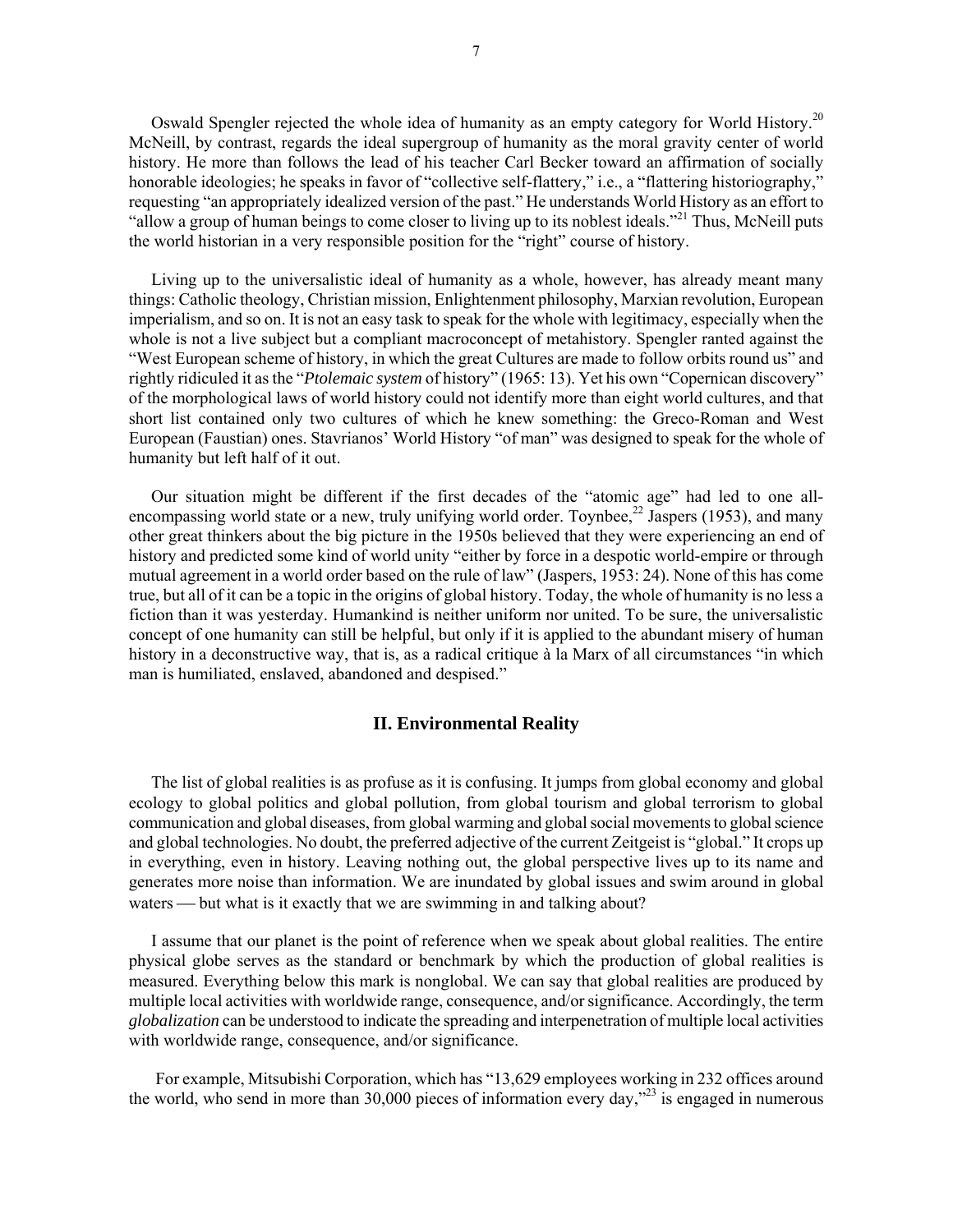local activities of the defined kind; it coproduces the global economy and contributes to the globalization of trade. Electronic scholars who have instant access to libraries and databases all over the world fit our definition as well. They can add their terminals to terminals everywhere via their local electronic networks and join electronic discussion groups (e-mail lists) in their fields of interest.<sup>24</sup> They take part in an activity that coproduces the emerging global culture of ubiquitous information, babble, and discourse.

To order our heterogeneous list of global realities, we start again with the planet itself. Global warming and pollution are realities that pertain to the whole earth. They globalize myriads of local activities that impinge on our natural habitat. It seems appropriate to collect them in a folder named *global environment*. Global communication, modern science, and high technologies, however, belong to another group. They globalize advanced Baconian activities and create an artificial environment populated with the realities of a virtual or second nature. I propose to place them in a category termed *global technoscience*. Global economy, politics, terrorism, tourism, and so on, form a third cluster of realities. They globalize an expanding variety of socioeconomic, sociopolitical, and sociocultural activities<sup>25</sup> that constitute critical elements of what might be called the first *global civilization*. So, for the time being, we venture to say that cascades of local activities with worldwide range, consequence, and/or significance produce a cluster of socially linked realities: a global environment, a global technoscience, and a global civilization.

As a hypothesis, we might suggest that global history will have to reconstruct the emergence and present character of these activities and study their evolution, interplay, and cross-fertilization. This, however, is not a task for one worker but for scores of social scientists cum historians, research teams, and institutes. I continue, therefore, with a discussion of the global environment, our most obvious global reality to date.

Tender loving care for the global environment has become the currency of political rhetoric in the late twentieth century. "If we don't address the issue of global ecology, we won't have to worry about the other issues," declared the president of Mexico, Carlos Salinas de Gortari, in a full-page advertisement in the *New York Times* recently. He announced that the Mexican government would host the United Nations World Environment Day on June 5, 1990, and that "a minimum of five million trees [would] be planted throughout Mexico" on that very day, "as many as possible planted by children."<sup>26</sup>

The rapid diffusion of environmental concerns in the last twenty years — real or apparent, inspired by political interests in one way or another, and articulated by schoolchildren and world leaders alike is truly remarkable. The new environmentalism<sup>27</sup> has succeeded in making the health of the global environment a local political issue in many places, including the countries of the former Soviet Union (Hall, 1990). More and more people have come to understand that we have one physical environment only — that our environment is global and that it can be ruined. This knowledge was produced and is sustained by four multiple local activities with worldwide range, namely, (1) the unveiling, (2) the changing, (3) the monitoring, and (4) the interpretation of the face of the earth.

*First, the unveiling of the face of the earth* by human exploration revealed the physical particularities and gestalt of planet earth. Geographical discovery began long ago, but quite a bit of the unveiling occurred rather recently. The empirical rounding of the earth's imagined corners took all the 4,000 years from King Sargon of Akkad (ca. 2340 B.C.), who ruled over the four corners of a relatively small and flat world, to Louis XIV (1643-1715), who reigned over a much larger and rounder world — vet under a Catholic sun that was still circling around Aristotle.

Until lately, the world oscillated between spherical and flat, was walled in by forbidding oceans, and was severely limited by supposedly uninhabitable, fiery or icy hinterlands. Most ancient and medieval navigation was coastal. However, the horizons widened after Henry the Navigator (1394-1460), and "by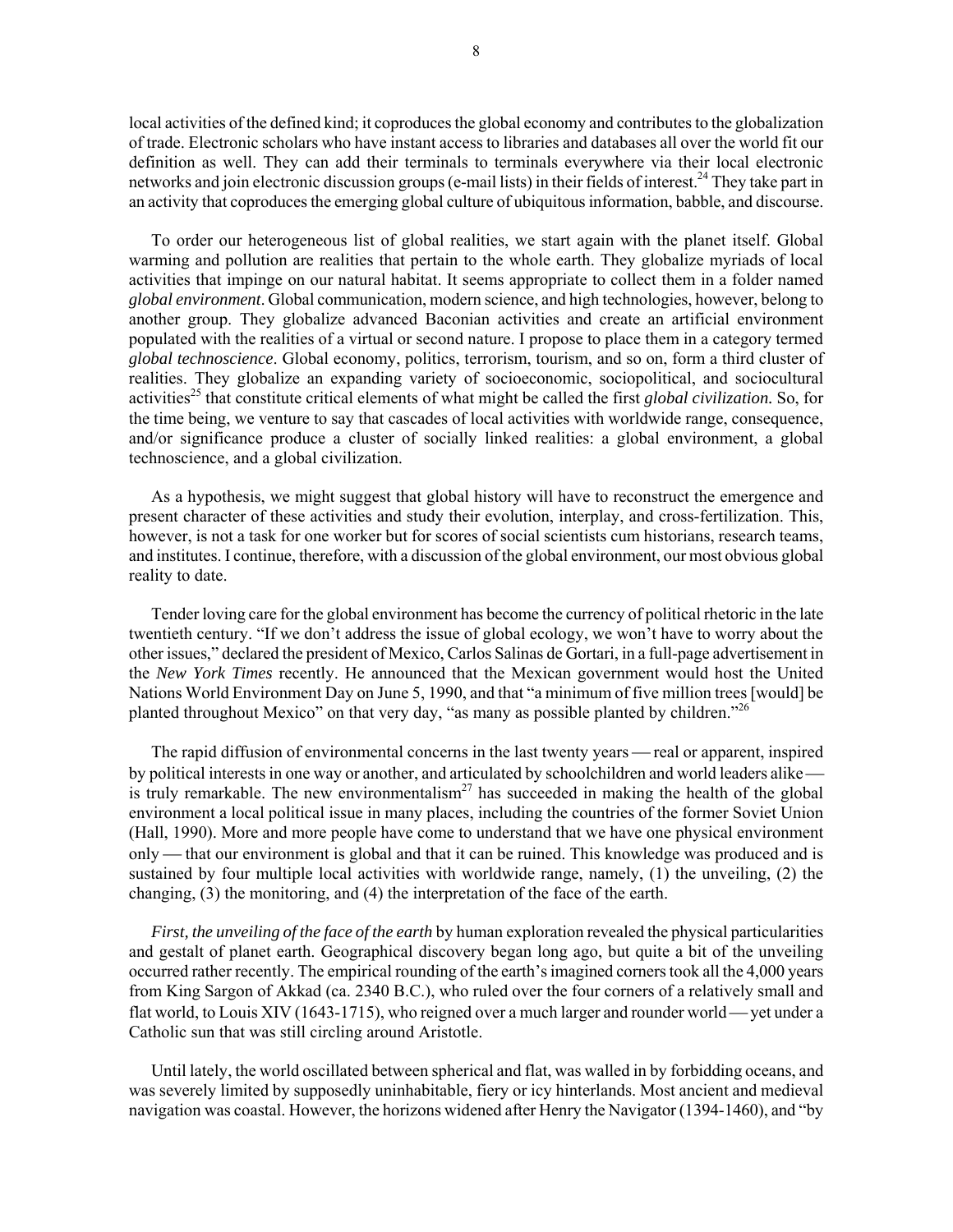the year 1600 the surface of the known earth was doubled" (Sarton, 1957: 5). George Sarton, the polyhistor of science, noted how recent the unveiling of the face of the earth, in fact, was:

One of the most remarkable achievements of the beginning of the twentieth century was the tectonic synthesis of the Austrian geologist, Edward Suess (1831-1914), in *Das Antlitz der Erde*. This was an elaborate survey of the "face of the earth," the whole earth, a description of all the irregularities of its crust, the mountains, the seas and lakes, the valleys, the river beds and deltas — an attempt to explain the deformations and foldings which led to the earth's present appearance... It is hard to realize that in the middle of the fifteenth century, at the time when the Renaissance is supposed to begin, man's knowledge of the "face of the earth" was still restricted to a very small portion of it, and even in that portion was very superficial. One of the great tasks to be accomplished was the discovery of the earth (1957: 4f.).

This discovery was completed, I would add, when Johannes Kepler's "dream" came true in the late 1960s and human eyes looked up from the moon to see the earth in the sky.<sup>28</sup> "Earthrise" — the sublime Copernican spectacle of the earth rising above the rim of the moon — was seen first from lunar orbit by the crew of Apollo 8 in December 1968 and then, in July 1969, by the astronauts of Apollo 11 from a dusty base in the lunar Sea of Tranquility.<sup>29</sup> Neil Armstrong's "giant leap for mankind" — the famous line and actual footstep — made good sense. To gain an overall view of the face of the earth, one had to leap away from it. The observer had to distance himself considerably from the global environment in order to appreciate it fully. We now possess an accurate, as well as highly symbolical, image of our home in space. This image does not represent one country or nation: It is an image of Spaceship Earth, of the "cloud-whorled blue planet," of the "emerald globe in a black sea."

The poetic language underscores the fact that people want to express that they have changed their minds.<sup>30</sup> The age-old struggle of society against nature has lost its relevance and legitimacy (Moscovici, 1976). People today tend to be more interested in maintaining and improving the well-being of their environment than in fighting nature. Society has become more of a challenge than nature. The unveiling of the face of the earth finally captured and dramatized our global interdependency with nature and with all fellow travelers on this planet. $31$ 

*Second, the changing of the face of the earth* by modern civilization revealed the ecological vulnerability of the planet. The negative environmental impact of *Homo sapiens* reached an unprecedented magnitude in the second half of the twentieth century and triggered an equally unprecedented burst of novel knowledge about the global mosaic of ecological systems.<sup>32</sup> The enormous appetite of the industrial way of life for natural resources, combined with a significant increase of environmental degradation turned George Perkins Marsh's warning that the earth might become "an unfit home for its noblest inhabitant<sup>333</sup> into a close call a hundred years later. The widespread fears of deadly fallout and pollution were most effectively articulated in Rachel Carson's "fable," *Silent Spring*, in 1962.

The roadsides, once so attractive, were now lined with browned and withered vegetation as though swept by fire. These, too, were silent, deserted by all living things. Even the streams were now lifeless. In the gutters under the eaves and between the shingles of the roofs, a white granular powder still showed a few patches; some weeks before it had fallen like snow upon the roofs and the lawns, the fields and streams. No witchcraft, no enemy action had silenced the rebirth of new life in this stricken world. The people had done it themselves.<sup>34</sup>

However, local environmental change with global consequences is not new. The determined use of fire or the agricultural and industrial revolutions were multiple local discoveries and inventions with vast consequences for the global environment. The difference between the mastering of fire or the domestication of plants and animals and, for instance, the development, introduction, and distribution of personal computers is not in range or importance but in diffusion-time. The spread of the Neolithic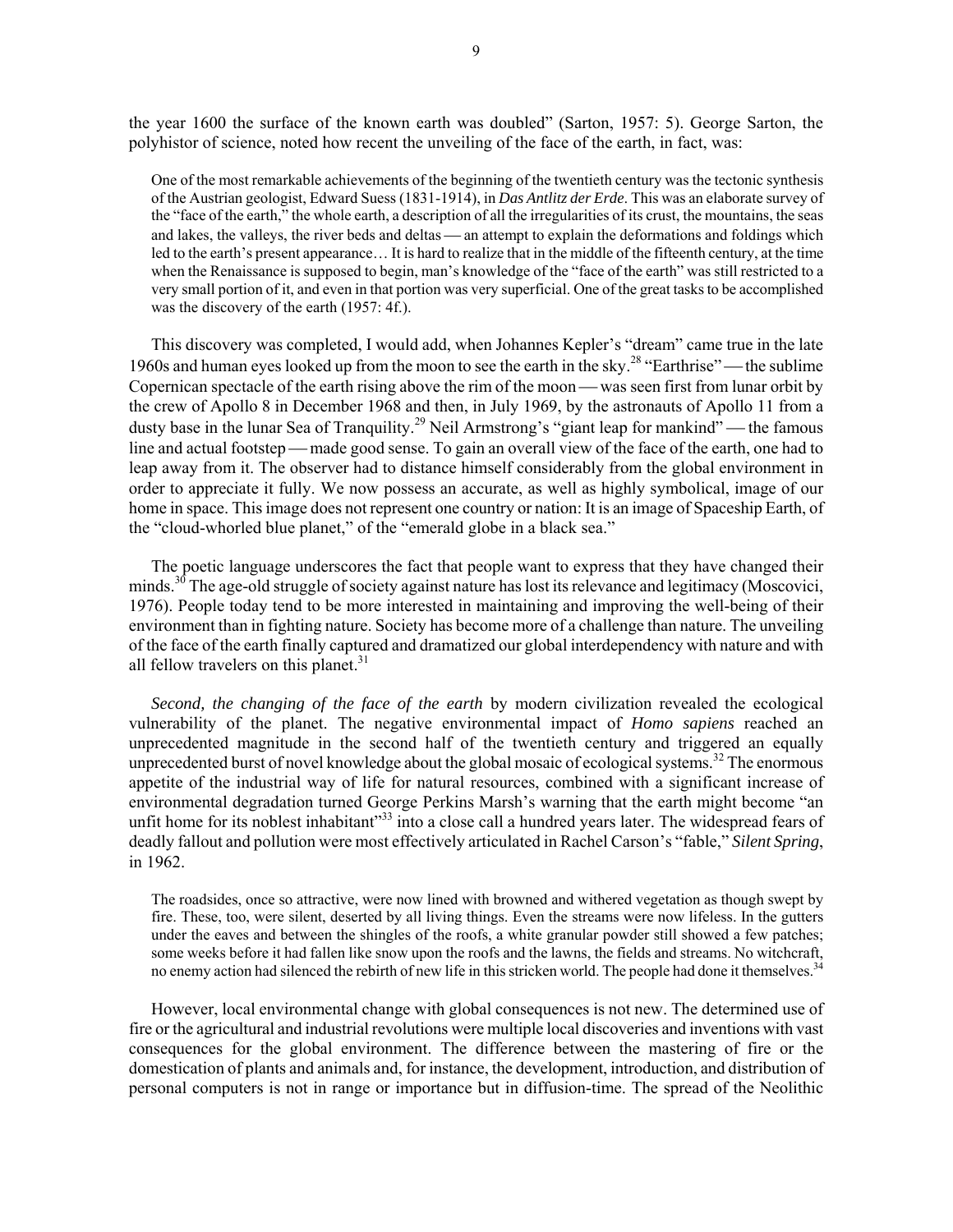Revolution across the world took millennia. The Industrial Revolution is still reaching out. Yet the spread of innovations in our time is not only superfast but also inevitably self-conscious and reflexive.<sup>35</sup>

The epoch of global history was introduced by contaminated clouds, drifting with the winds and discharging radioactive ash, hailstones, and rain for days, weeks, and months. Fallout from atmospheric nuclear testing in the first rounds of the escalating nuclear arms race affected the entire earth and not just the United States, the USSR, Britain, or France. It changed the world instantly and  $\sim$  as far as the environment is concerned — for centuries and millennia to come. The graphite core of a nuclear power station has a half-life of 5,700 years (Simmons, 1990: 351, figure 6.2). Sure ways of ultimate disposal for high-level wastes are not known. But the existence of such waste *is* known, and that makes all the difference between global and preglobal history.

The development of radar in World War II, for example, was a military secret, to be sure, but for the people involved, it was clear from the very beginning that this was an extremely momentous innovation. No retrospective reconstruction by historians of science was needed to establish the importance of radio detecting and ranging (radar). In fact, the Radiation Laboratory at MIT had its own historian of science writing the history of radar as it was being made.<sup>36</sup> As noted before, global history is the history of selfconscious local activities with immediate worldwide range, consequence, and/or significance.

The epoch of global history privileges synchronicity, that is, lateral relations in the present, as much as modernity privileged diachronic progress from the past into the future. The debate about global warming, however, reminds us that there are still time lags between related events, but either they can be anticipated and discussed long before or they tend to become shorter with the advances of technoscientific progress. Immediacy within global history means conscious local activities and expected worldwide results of local activities are linked within the strategic horizon of the present.

*Third, the monitoring of the changing face of the earth* with scientific instruments, remote sensing by satellites, computer models, and other means of modern science and technology continuously reveals and projects current and approximate future states of the global environment. Worldwide and systematic monitoring of our global environment is a fairly new activity that leads to the production of potentially relevant information.

"Taking The Earth's Pulse," to use Daniel Botkin's phrase (1990: 171), records two sorts of change. There is evidence of both anthropogenic changes (deforestation due to economic activities, for instance) and natural variability (for instance, in the energy output of the sun). If natural and cultural types of change interact, both are linked in one data set. This complicates the tasks of identification and interpretation. The rising concentration of carbon dioxide  $(CO<sub>2</sub>)$  in the atmosphere is such a mixed case. As Figure 1 shows, measurements of carbon dioxide, steadily taken since 1958 on the peak of Mauna Loa, Hawaii, revealed two patterns:

An annual oscillation, with a decline in summer followed by an increase in winter, a periodic pattern as regular as the vibrations of a plucked guitar string; and, imposed on this rising and falling, a steady annual increase like a rising tone. The summer decline is the result of photosynthesis on the land in the Northern Hemisphere [which removes carbon dioxide from the air] ... The increase during the winter is the result of respiration without photosynthesis... Life on the land in its totality touches the slopes of Mauna Loa invisibly, its effects brushed against the black rocks by the winds. Our civilization is part of this invisible touch, reaching the slopes as the continual increase in the concentration of carbon dioxide in the atmosphere, which is a result of the burning of fossil fuels and the clearing of land — the destruction of forests and soils and the conversion of their stored organic carbon to carbon dioxide (Botkin, 1990: 172 and 174).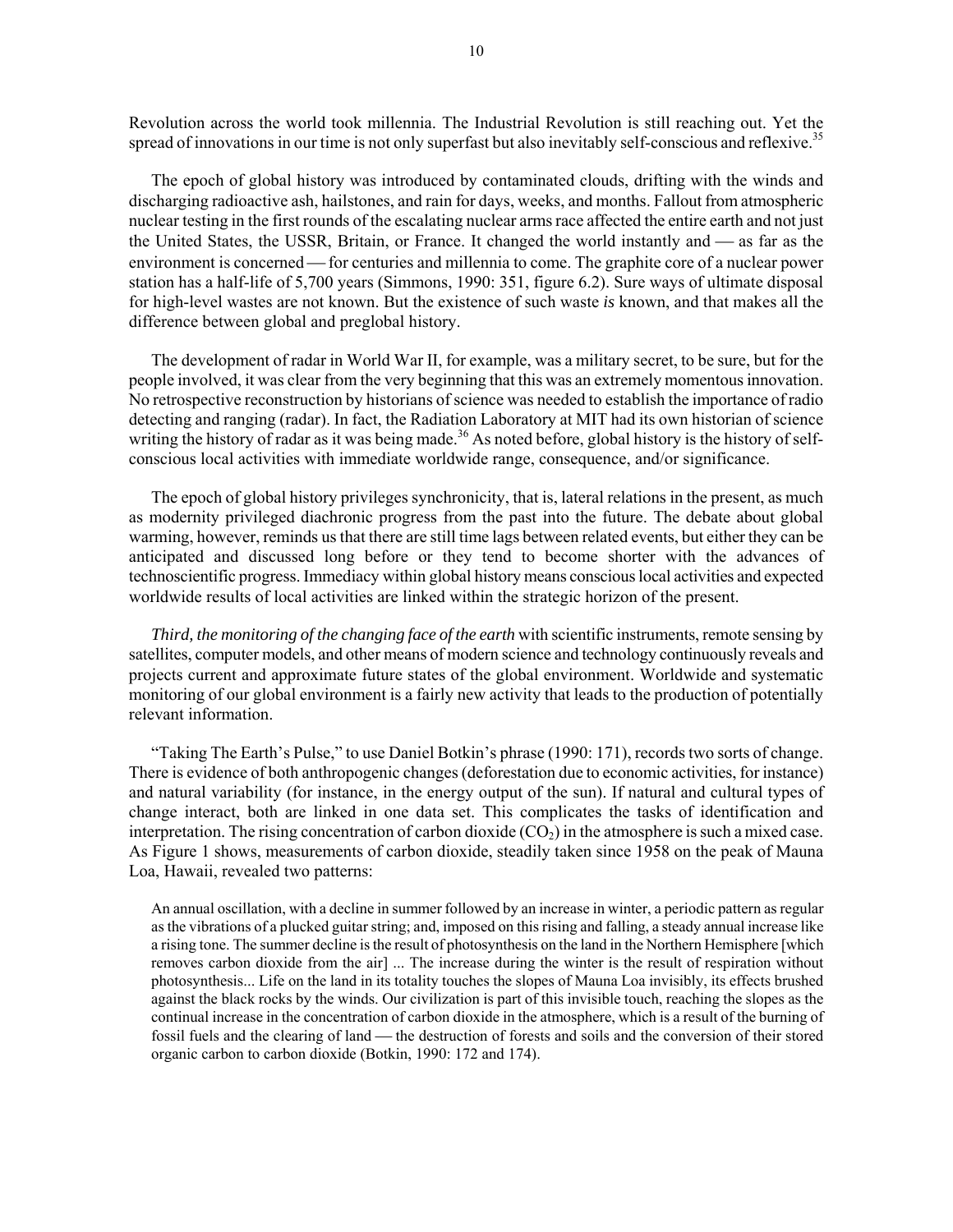Each word about global history — a breath of carbon dioxide — is faithfully recorded on Mauna Loa as a local contribution to "the totality of the inhalations and exhalations of all the organisms in the Northern Hemisphere" (172). The same global care is inevitably taken with regard to the burning of fossil fuels in the engines of our cars. However, the increase of the annual  $CO<sub>2</sub>$  concentration from 315.98 parts per million (ppm) in 1959 to 352.91 in 1989 may be "excessive" or just "high"; the recent warming may be "momentous" or "within the limits of natural variability"— climatologists are divided, historians do not know yet, and global historians are not expected to find out.



Figure 1 The rising concentration of carbon dioxide. Source: Botkin (1990: 173).

 [Oct. 2001: *Now, very few scientists doubt that human action is warming the earth, but there is still much uncertainty about the effects of global warming. The tropospheric concentration of carbon dioxide has risen to 369.40 ppm in 2000.37 C. D. Keeling and T. P. Whorf from the Carbon Dioxide Research Group at the Scripps Institution of Oceanography have summarized the carbon dioxide record from Mauna Loa (1958-2000) at [http://cdiac.esd.ornl.gov/trends/co2/sio-mlo.htm.](http://cdiac.esd.ornl.gov/trends/co2/sio-mlo.htm)*]

Climatologists must distinguish between signal and noise; they must respond to the scientific challenge with "improved climate monitoring and reporting."38 The challenge for global historians lies in the very nature of this response. They bracket the climatologists' problem and study the professional request for more and better global monitoring and reporting. They find themselves situated in a thoroughly reflexive context, registering the activities of global recorders and observing the problems of global observers. They respond to this challenge by adopting the role of global "reflexivity minders."

Global historians keep track of the efforts and struggles to monitor, model, and manage global realities. They report about human behavior in the social and cultural climate of a global civilization that requires permanent investigation of itself and its environments. They write history in a time when people feel compelled to control the forces of global change, if not evolution, and to choose their own future history with as much foresight and understanding as possible.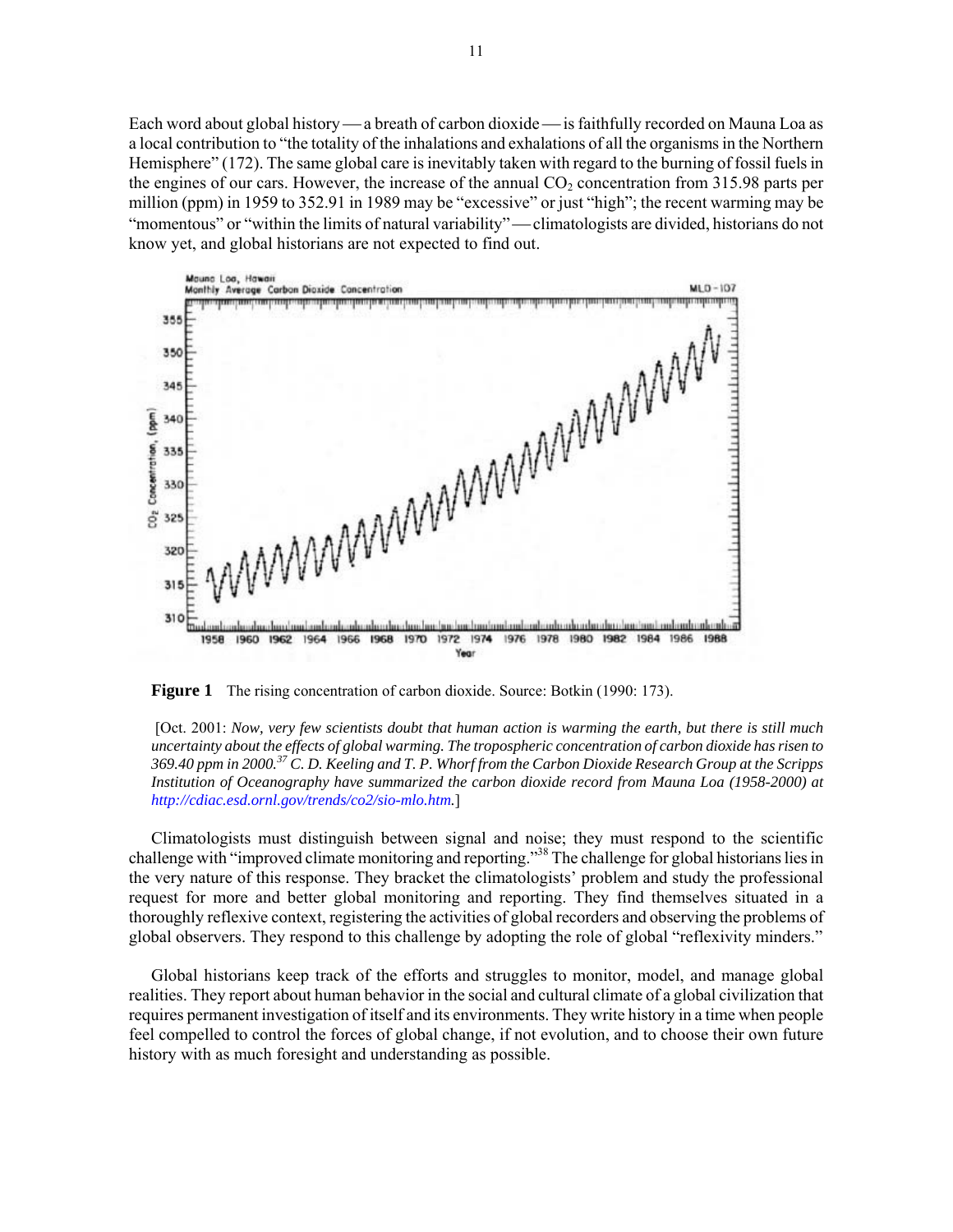*Fourth, the interpretation of scientific data about the changing face of the earth* reveals the mischievous structure of ecological communication in the absence of hard or uncontroversial facts. The environmental discourse exhibits deep and persistent controversies not only about ecological problems and solutions but also about facts; not only among lay people but also — and most notably — among information-rich scientific experts. We would need an expert system to settle disagreements among experts, which, in turn, we could never agree upon, and so forth, leading to an infinite regress. We must conclude that the environmental issue is politicohistorical all the way down to the construction of the facts.

We know that we lack crucial pieces of information (like the geographical distribution of organisms or the number of global species) and that we do not have all the relevant data (1.4 million species have been identified worldwide, but current estimates of South American species alone range from 5 to 50 million, for instance). However, we have and prefer to have public debates about the rate of extinction and loss of species and the best measures to avoid mass extinctions in the next century (Stevens, 1991). But then, we must also face the problem that normative interpretations of even the most reliable environmental "facts" are unavoidable. The debates about our ecological options will not be decided by neutral data but by a synergy of facts, arguments, and power.

This may come as a disappointment to epistemological purists who want environmental politics to follow the facts and not the politics. They fear the social contamination of scientific objectivity and defend the old philosophical apartheid of is and ought, facts and norms. But the "ill-structured" and "messy" epistemological situation created by conflicting views about the state of the global environment is now, by default, the human context of our natural environment. Ecological communication is about alternative strategies for the human development of nature and, thus, it is political. Scientists, social movements, subsystems of society (the economy, polity, judiciary), and international organizations conduct an ecopolitical discourse that accomplishes the normative construction of environmental facts and policies. The making of environmental history is, therefore, not just a scientific or technical issue but also a germane research topic for political scientists, sociologists, historians, and anthropologists.

If we look around, we will see that "untuneable problems are by no means rare."<sup>39</sup> They are especially "wicked" with regard to decision-making under global constraints, observed Miriam Campanella, when problems can no longer be solved "within the boundary of a single unity of command, decisional, institutional or systemic."

Classical rationality states that global problems require global solutions, and that global solutions require a 'global mind.' Nothing is further from the truth, and nothing is more false then the hypostasis of a global mind. If there is evidence that acid rain is a typical global problem beyond the action of a single state, the implementation of the global solution, when it is achieved implies the capacity to act locally by a plurality of microactors. The global solutions, then, are chosen by a plurality of agents, and implemented (or not implemented) by a plurality of actors (Campanella, 1990: 7).

In addition to the plurality of actors who shape global history, there is a plurality of problems, "each one focused by the shared credibility it enjoys in the eyes of those who subscribe to it, and each held separate from the rest by the mutual incredibility that is the global corollary of locally focused (that is, tribal) credibilities" (Thompson, 1984: 336). The commendable "de-tribalization" of "decisionmaking under contradictory certainties," as Michael Thompson termed it, requires that we learn to deal with the legitimacy of conflicting certainties (multicertainties), the reality of the different worlds of micro- and macroactors on the global scene (multirealities), and the competition of alternative ways to answer pressing problems (multisolutions). These are conspicuous, nonconventional elements of the human condition in the late twentieth century and rich social resources of global history.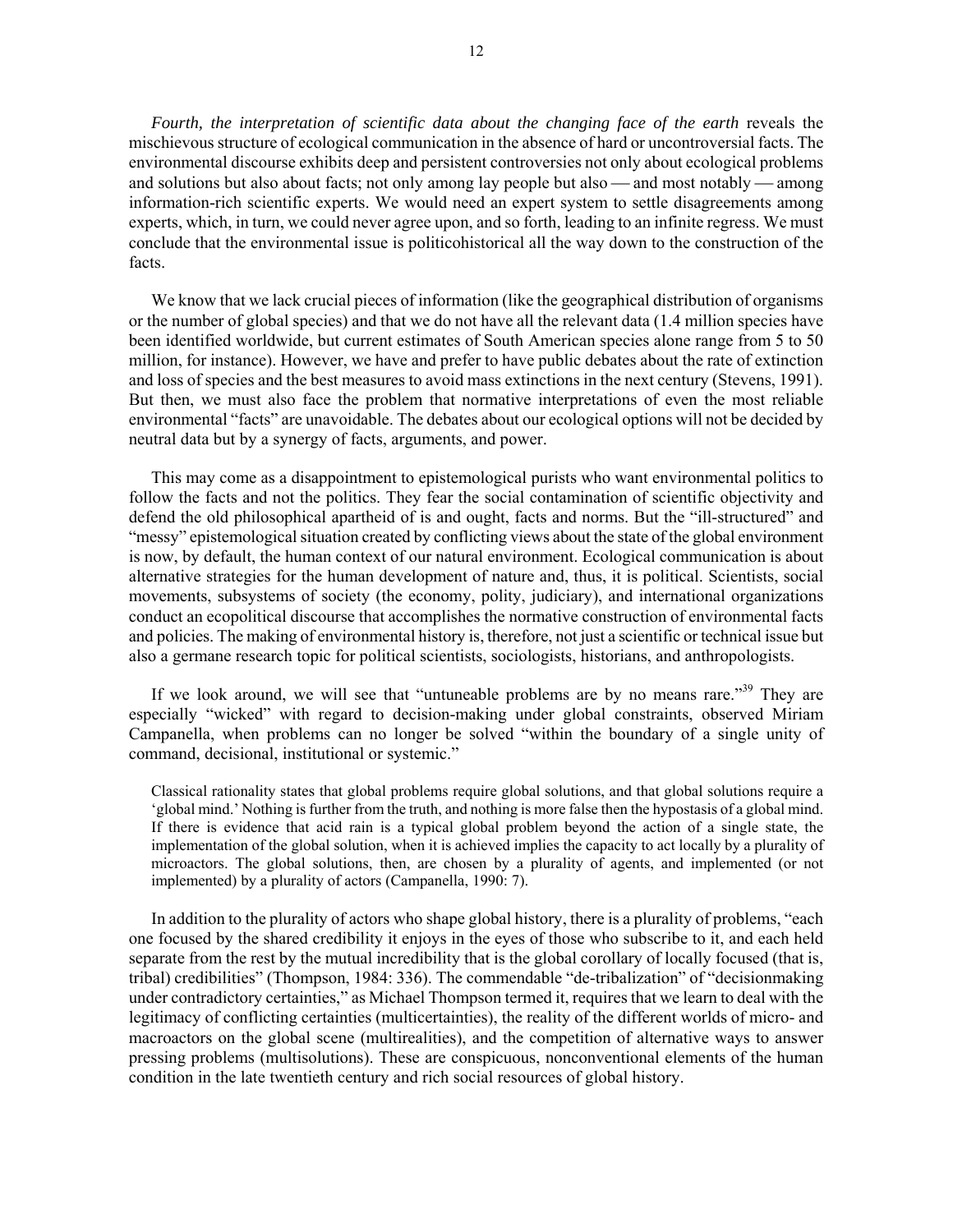## **Conclusion**

The history of the world since the Second World War forced a "genuinely global perspective upon us," observed Eric Hobsbawm in 1989, adding, "'world history' is no longer the Western scholar's polite concession to UNESCO, but the only history that can be written" (Hobsbawm, 1989). In this vein, I have tried to distinguish World History from Global History and to present some compelling arguments in favor of the latter — which is, I suppose, the history Hobsbawm meant when he referred to "world history" with apt rhetorical overstatement as the "only" and most relevant history today. I have also tried to spell out what it means to write global history "adequately." The answer, I am afraid, has to address the paradox that Global History must be big enough to capture the planetary processes of our time and small enough to satisfy the requirements of normal academic research, beginning with doctoral dissertations. Traditional World History easily meets the first but hardly the second condition and is, perhaps, more a calling than a craft. However, the issue is not World History *or* Global History; rather, it is the distinction between the two and the understanding that Global History is a piecemeal history for global processes.

### **Notes**

A first draft of this paper was discussed at the Bellagio Conference on Global History, convened by Bruce Mazlish and Ralph Buultjens, on July 8-12, 1991.

<sup>1</sup> For an eloquent celebration of academic narrowness, see Eric Monkkonen (1986).

 $2^2$  For a spirited and inspiring pleading for "historically grounded huge comparisons of big structures and large processes," see Charles Tilly (1984)

 $3$  Gilbert Allardyce (1990: 26). Allardyce quoted McNeill — "Try to teach world history and you will find that it can be done" — and reported that it is the policy of the World History Association (WHA), formed in 1982, to prove the possibility of World History by teaching it.

4 For a feminist interpretation of the visual logic of Western thought, see Evelyn Fox Keller and Christine Grontkowski (1983).

<sup>5</sup> Cf. Leften Stavrianos (1964: 617): "What does this new [global] perspective mean...? It means the perspective of an observer perched on the moon rather than ensconced in London or Paris or Washington."

 $6$  For a critical review of deep ecology and related works, see Alan Wolfe (1991).

 $^7$  For a taste of this, see James Lovelock (1990). On p. xvi, he wrote, "Gaia theory forces a planetary perspective. It is the health of the planet that matters, not that of some individual species of organisms. This is where Gaia and the environmental movements, which are concerned first with the health of people, part company."

<sup>8</sup> The self-organization concept is indeed comprehensive; see the statement by Erich Jantsch (1981: v) that autopoiesis "encompasses all levels of reality, from the cosmic or physical through the biological, ecological, and sociobiological to the sociocultural."

9 *Journal of World History* 1, no. 1 (Spring 1990), iii. The journal is published by the University of Hawaii Press.

10 Michael Adas, "Foreword," in *The Columbian Voyages, the Columbian Exchange, and Their Historians*, by Alfred W. Crosby (Washington, D.C.: American Historical Association, 1987), v.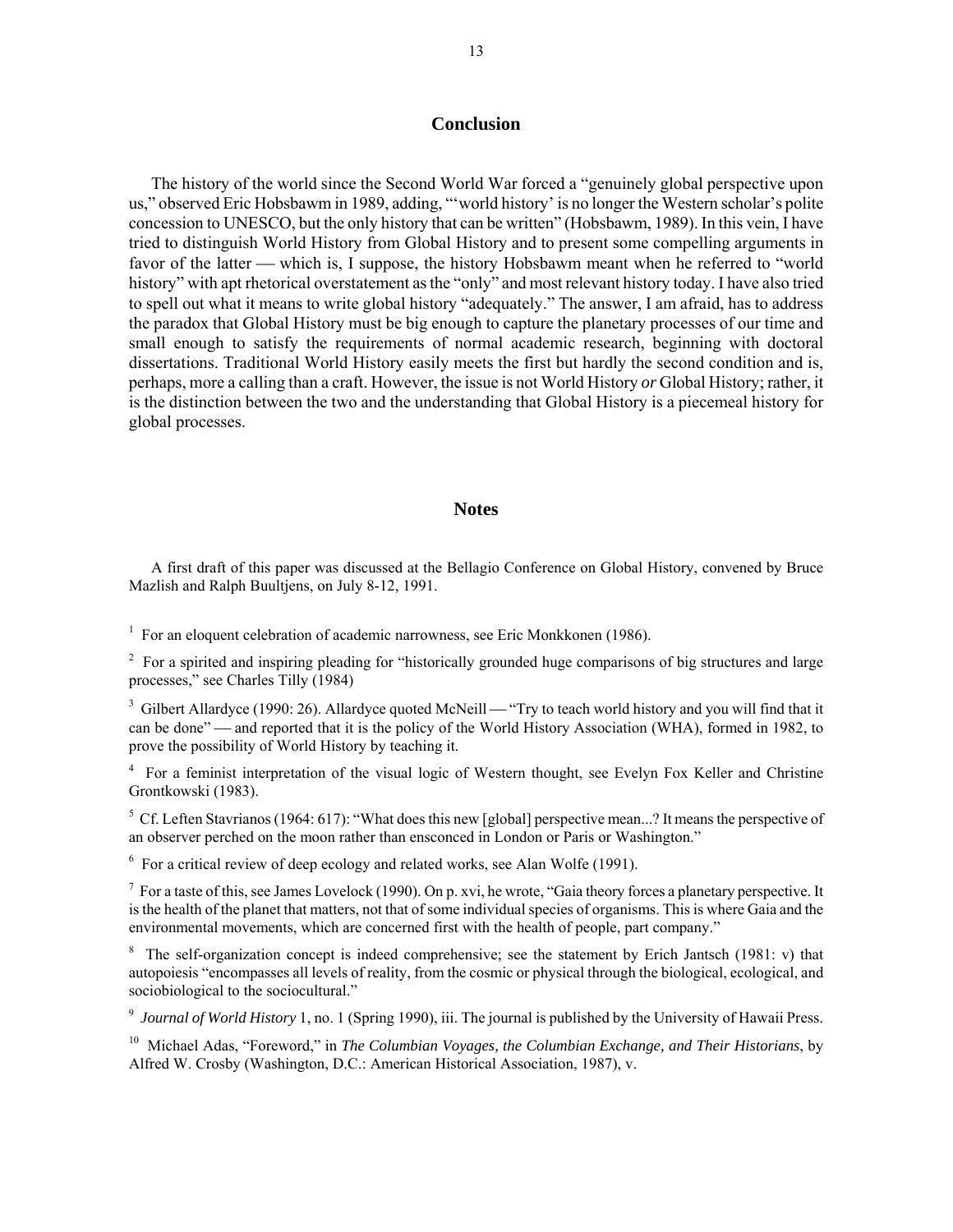<sup>11</sup> For some of the books that could count as "new" World History, mainly comparative and cross-cultural studies, see Philip Curtin (1991).

<sup>12</sup> F. R. Ankersmit (1989: 138). The late Derek de Solla Price did a calculation of this kind in the 1960s for scientists, but who did it for historians? See his *Little Science, Big Science*, where he wrote, "we can say that 80 to 90 percent of all the scientists that have ever lived are alive now" (1963: 1).

 $13$  Leften Stavrianos (1964: 618).

 $14$  William McNeill (1982: 82f.).

<sup>15</sup> G. J. Whitrow (1989: 81): "Millenarian belief arose from combining the idea expressed in Psalm 89:4 that 'A day with the Lord is as a thousand years' with the interpretation of the Sabbath, or seventh day, as a symbol of heavenly rest in accordance with Hebrews 4:4-9." So, if 6 times 1,000 years are to be expected and 5,685 years of world history are gone by, 315 years are left. Adding these remaining 315 years to 1681, the publication date of Bossuet's *Discourse*, the year 1996 is the predetermined end of human history.

<sup>16</sup> Orest Ranum in his introduction to Bossuet (1976: xix).

17 Immanuel Kant was one of them; he wrote in *Allgemeine Naturgeschichte und Theorie des Himmels* (1755): "Die Schöpfung ist nicht das Werk von einem Augenblicke... Es werden Millionen, und ganze Gebürge von Millionen Jahrhunderten verflieβen, binnen welchen immer neue Welten und Weltordnungen nach einander, in denen entfernten Weiten von dem Mittelpunkte der Natur, sich bilden, und zur Vollkommenheit gelangen werden" (A 113). (The creation is not the work of an instant... millions, and whole mountains of millions of centuries, will elapse in which new worlds and world orders will form and come to perfection one after another in the remote distances from the center of nature.)

18 Reinhart Koselleck (1979). Translation by Keith Tribe, *Futures Past: On the Semantics of Historical Time*. Cambridge: MIT Press, 1985.

<sup>19</sup> McNeill (1986a). I must admit that I am deeply troubled by McNeill's marriage of myth and history, not least because of my German background and my familiarity with the *Myth of the 20th Century* by Alfred Rosenberg. I know that McNeill advocates mythmaking for humanity and not for particularistic groups, but I also know that humanity is a lofty abstraction and that deadly competition among human groups is very real. Myth-history, I am afraid, is likely to serve the interests of real people more than the imagined community of the whole. This is not to say that the writing of history should only respect scholarly concerns — our trade serves all sorts of non-scholarly interests, to be sure. However, this is a question of the right proportions. "Mythistory" throws the doors wide open to all sorts of uncritical interests in history. This, I think, is dangerous.

<sup>20</sup> Cf. Oswald Spengler (1965: 17): "'Mankind'... has no aim, no idea, no plan, any more than the family of butterflies or orchids. 'Mankind' is a zoological expression, or an empty word."

<sup>21</sup> McNeill (1986b: 6). For the strong influence that Becker's much debated relativism (as expressed in "Everyman" His Own Historian") had on McNeill, see *Mythistory and Other Essays* (1986a: 162-65). However, there is an important difference between Becker and McNeill: Becker was content with myth-preservation as the function of History, whereas McNeill advocates mythmaking.

<sup>22</sup> Pieter Geyl (1958: 185).

23 *The Economist*, vol. 319, no. 7709 (June 1-7, 1991), 72.

<sup>24</sup> The local electronic mail system of the electronic scholar is most likely connected to the Internet, the global backbone network that dates back to a military network created in 1969. The Internet connects more than 10,000 networks, links over 130,000 computing sites (universities, research institutes, national archives, and so on) in over 40 countries, and is currently used by more than 10 million people. [*N.B. This was written in 1991.*]

 $^{25}$  In a recent self-assessment of world-systems analysis, Immanuel Wallerstein strongly questioned the usefulness of the distinction between economic, political, and cultural arenas of social action. Opposing this customary distinction from a "unidisciplinary" point of view, he asked scholars to look anew at the received tradition and work out the theoretical, methodological, and organizational implications of "a single arena with a single logic." Though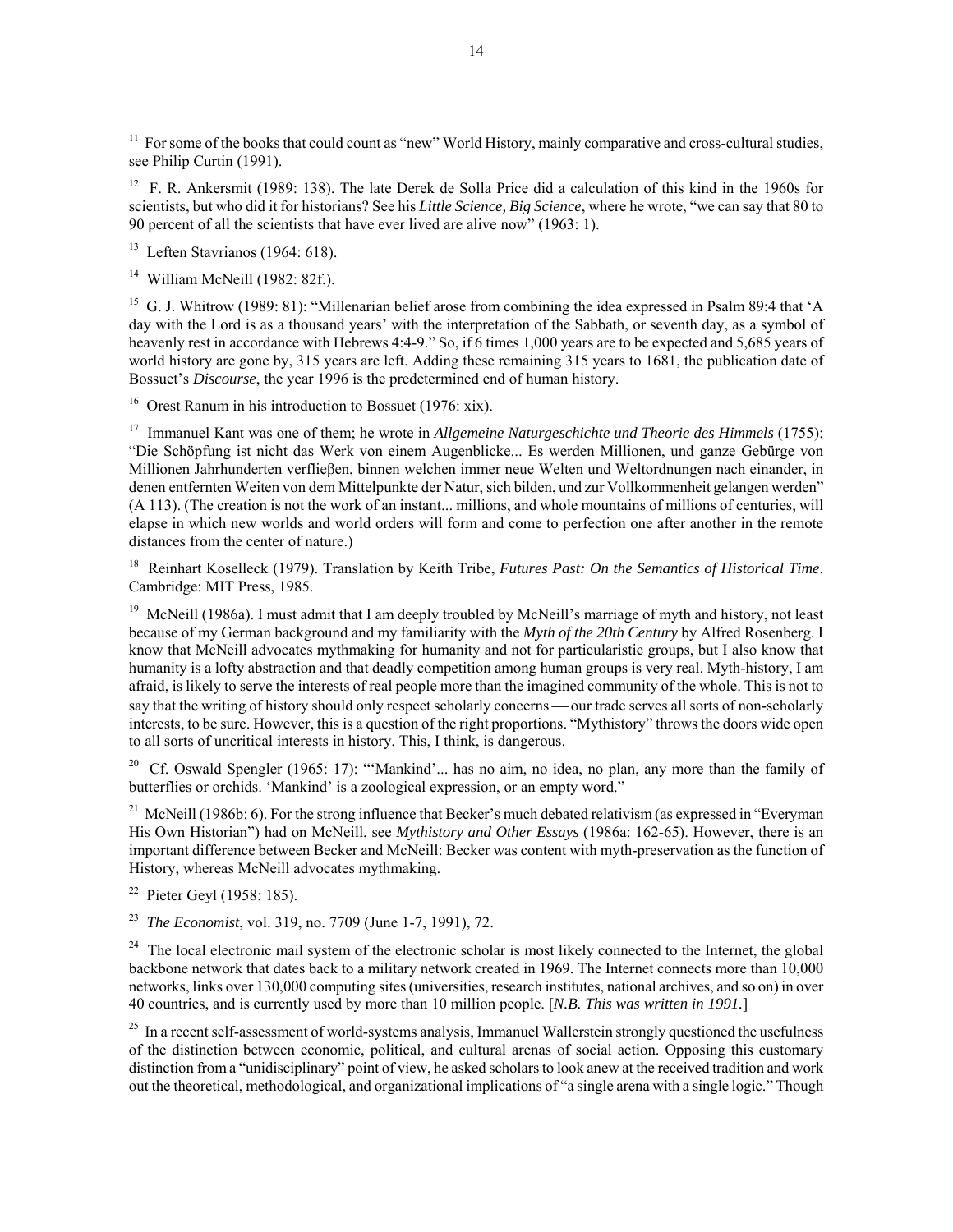I am not sure that Wallerstein's "mono-logic" is the answer, I, too, see a thorny and challenging problem here and would welcome a thorough epistemological discussion of this issue. See Wallerstein (1990).

26 *New York Times*, May 30, 1990, A7.

 $27$  The history of environmentalism is already well known and documented. For its prehistory, see Clarence Glacken (1967), for the history of environmentalism in England between 1500 and 1800, see Keith Thomas (1983), for nature in Asia, see Baird Callicott, and Roger Ames, eds. (1989), and for American environmentalism in the last 200 years, see Roderick Frazier Nash, ed. (1990). A wealth of further reading can be found in Ian Gordon Simmons (1990).

28 Kepler was probably the first to liken our planet to a spaceship (in the notes to his *Somnium*). Discussing the Galilean sunspots, he wondered, "Who could ever arrive at the idea that the spots on the sun are stationary, while that ship of ours, which is called the earth, carries us in so short an interval of time around the sun, revealing to our very selves the various parts of its surface and its spots in succession" (1967: 105, note 146).

<sup>29</sup> Walter McDougall (1985: 412) wrote that President Lyndon Johnson sent copies of "Earthrise" to "every head of state in the world, even Ho Chi Minh, while the luxuriant ecology movement gained an icon by grace of the very technology it denounced."

<sup>30</sup> It is instructive to see how incredibly funny the new language of ecology must have sounded in its earlier days. The *American Scientist*, for example, printed a letter to the editor in 1960 that poked fun at H. T. Odum's "New Ecosystem Ecodynamics — with its attendant ecomixes, ecoforces, ecofarces, ecofluxes, ecoconductivities, ecopotentials, ...and all that sort of ecojazz" (Patten, 1960).

<sup>31</sup> The evolution of ever more distant and accurate views of the earth moved from Leonardo's first aerial sketches, Nadar's [the pseudonym of Félix Tournachon] aerial photography (1859), to Willis Lee's *The Face of the Earth as Seen from the Air* (1922), to the global "Landsat" pictures of the world.

<sup>32</sup> The current knowledge about the human impact on the environment from the time of early man to the nuclear age has been masterfully reviewed by Ian Gordon Simmons (1990). The advancement of our ecological understanding can be studied by comparing Simmons's opus with George Perkins Marsh's (1965) pioneering and influential work of 1864.

<sup>33</sup> Marsh (1965: 43). On pages xxiii and xxv, we learn that Marsh wanted to title his book "Man the Disturber of Nature's Harmonies," but Charles Scribner, his original publisher, objected and asked, "Is it true?" Scribner thought of man as part of nature; Marsh believed in man as the perennial opponent of nature who has "to make himself her master." Environmentalists today would side with Scribner.

34 Rachel Carson (1962: 3). Thomas Dunlap (1981) placed the battle over DDT and *Silent Spring* in historical perspective and scientific context.

 $35$  For an example of cultural self-reflexivity, see J. David Bolter (1984).

<sup>36</sup> Henry Guerlac (who later became an eminent scholar on Antoine-Laurent Lavoisier and eighteenth-century science) was recruited in 1943 "to prepare an official history of the Laboratory, intended to justify, should there be a congressional investigation, the large amount of money spent by the country's preeminent radar development operation"; see the foreword by Dale Corson in Henry Guerlac (1987: xv).

<sup>37</sup> The data from 1958 to the present are online at http://cdiac.esd.ornl.gov/ftp/ndp001/maunaloa.co2; for the preindustrial CO<sub>2</sub> record, which has been computed from air enclosed in ice, see http://cdiac.esd.ornl.gov/ ftp/trends/co2/siple2.013, and for an up-to-date table with all greenhouse gases and their current concentrations, see http://cdiac.esd.ornl.gov/pns/current\_ghg.html.

<sup>38</sup> In 1990, Fred Wood, a researcher from the Office of Technology Assessment at the United States Congress, outlined "a concept for improved climate monitoring and reporting that can be implemented rapidly at modest expense, and can be utilized by scientists and policy analysts until more complete monitoring systems become available" (42 f.).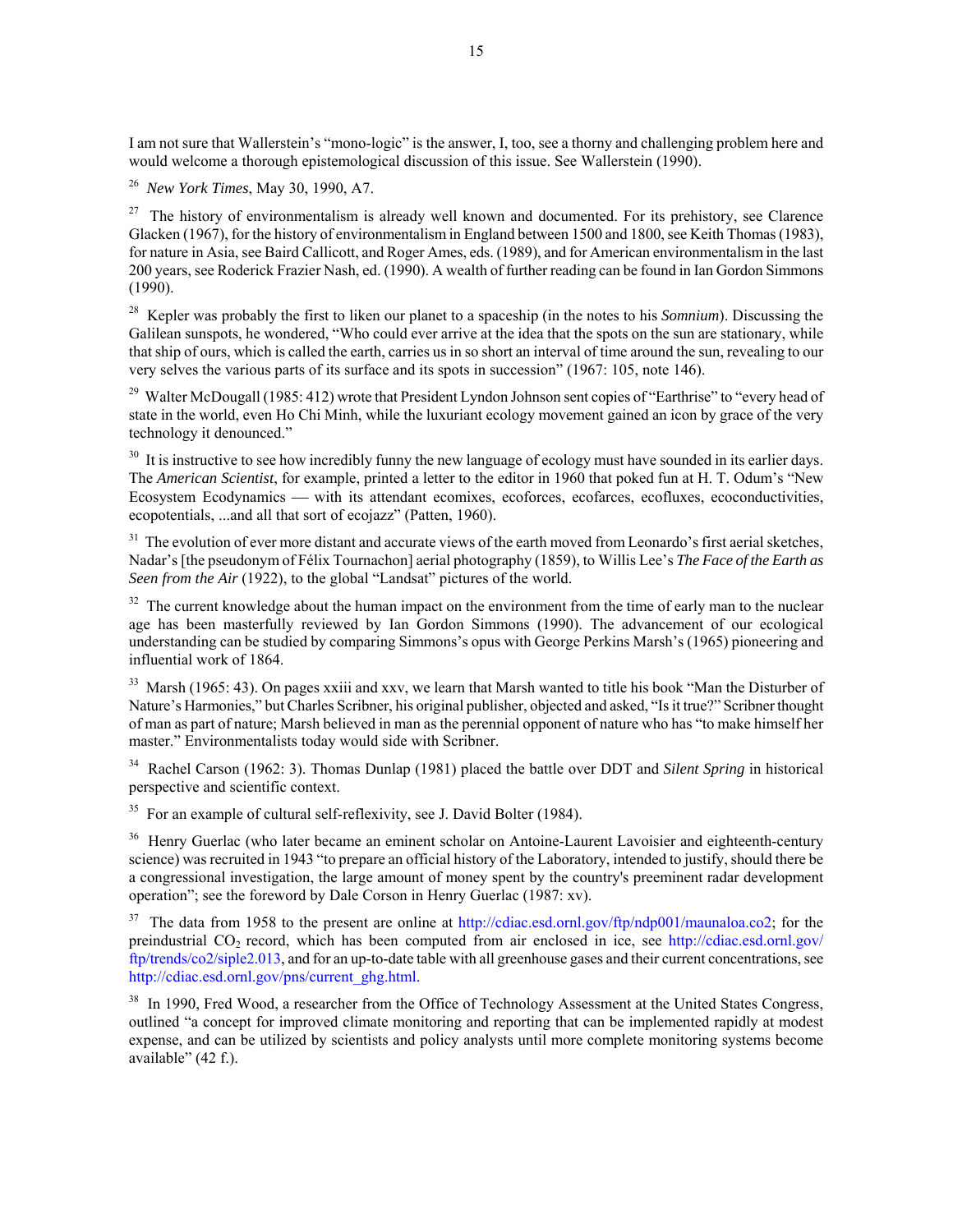<sup>39</sup> For an illuminating and witty analysis of three contradictory scenarios on energy policy put forward by the "energy tribes" (based on four years of participant observation at the International Institute for Applied Systems Analysis in Laxenburg, Austria), see Michael Thompson (1984).

### **Literature**

- Allardyce, Gilbert. 1990. "Toward World History: American Historians and the Coming of the World History Course." *Journal of World History*, 1: 23-76.
- Ankersmit, F. R. 1989. "Historiography and Postmodernism." *History and Theory*, 28, no. 2: 137-53.
- Bolter, J. David. 1984. *Turing's Man: Western Culture in the Computer Age*. Chapel Hill: The University of North Carolina Press.
- Bossuet, Jacques-Bénigne. 1976. *Discourse on Universal History*. [Discours sur l'Histoire Universelle, 1681]. Translated by Elborg Forster. Edited by Orest Ranum. Chicago: The University of Chicago Press.
- Botkin, Daniel B. 1990. *Discordant Harmonies: A New Ecology for the Twenty-First Century*. New York and Oxford: Oxford University Press.
- Callicott, J. Baird, and Roger T. Ames, Eds. 1989. *Nature in Asian Traditions of Thought: Essays in Environmental Philosophy*. Albany: State University of New York Press.
- Campanella, Miriam L. 1990. "Globalization: Processes and Interpretations." *World Futures*, 30: 1-16.
- Carson, Rachel. 1962. *Silent Spring*. Boston: Houghton Mifflin Co.
- Curtin, Philip D. 1991. "Graduate Teaching in World History." *Journal of World History*, 2, no. 1: 81-89.
- Dunlap, Thomas R. 1981. *DDT: Scientists, Citizens, and Public Policy*. Princeton: Princeton University Press.
- Geyl, Pieter. 1958. *Debates with Historians*. Cleveland and New York: World Publishing Company.
- Glacken, Clarence J. 1967. *Traces on the Rhodian Shore: Nature and Culture in Western Thought from Ancient Times to the End of the Eighteenth Century*. Berkeley and Los Angeles: University of California Press.
- Guerlac, Henry E. 1987. *Radar in World War II*. The History of Modern Physics, vol. 8. New York: Tomash/American Institute of Physics.
- Hall, Barbara Welling. 1990. "Soviet Perceptions of Global Ecological Problems: An Analysis of Three Patterns." *Political Psychology*, 11, no. 4: 653-80.

Hobsbawm, Eric. 1989. "The Missing History." *Times Literary Supplement* 23-29 June.

- Jantsch, Erich, Ed. 1981. *The Evolutionary Vision: Toward a Unifying Paradigm of Physical, Biological, and Sociocultural Evolution*. Boulder, Colorado: Westview Press.
- Jaspers, Karl. 1953. *The Origin and Goal of History*, (Vom Ursprung und Ziel der Geschichte, 1949). Translated by Michael Bullock. New Haven and London: Yale University Press.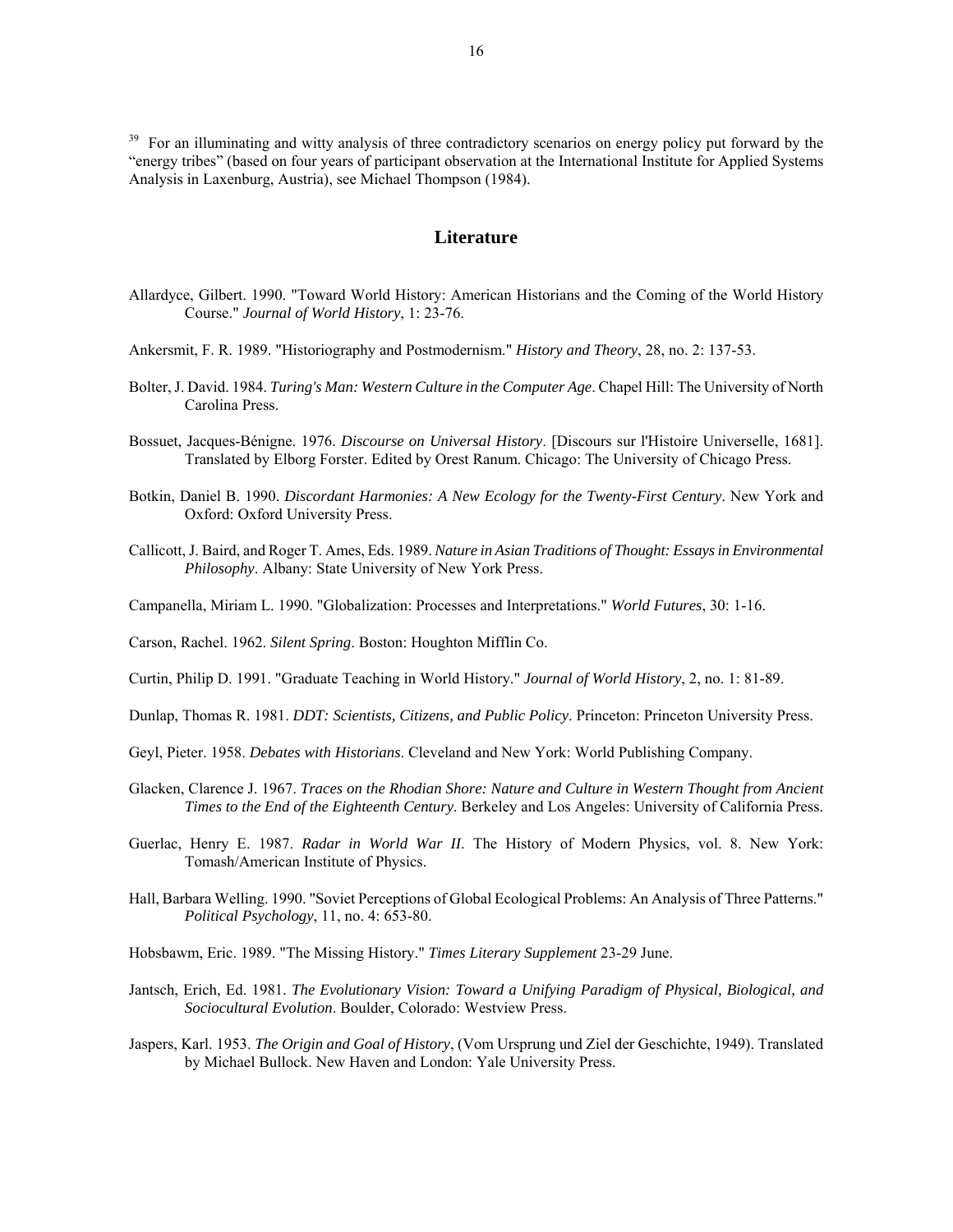- Keller, Evelyn Fox, and Christine R. Grontkowski. 1983. "The Mind's Eye." In *Discovering Reality: Feminist Perspectives on Epistemology, Metaphysics, Methodology, and Philosophy of Science*, edited by Sandra Harding and Merril B. Hintikka, 207-24. Dordrecht: D. Reidel.
- Koselleck, Reinhart. 1979. *Vergangene Zukunft. Zur Semantik Geschichtlicher Zeiten*. Frankfurt Am Main: Suhrkamp.
- Lee, Willis Thomas. 1922. *The Face of the Earth as Seen from the Air: A Study in the Application of Airplane Photography to Geography*. New York: American Geographical Society.
- Lovelock, James. 1990. *The Ages of Gaia: A Biography of Our Living Earth*. New York: Bantam Books. [First ed. 1988]
- Lucian. 1988. "Icaromenippus, or the Sky-Man," trans. A. M. Harmon. In *Loeb Classical Library*, Lucian in eight volumes, vol. 2, 267-323. Cambridge, Mass.: Harvard University Press; London: William Heinemann.
- Lyotard, Jean-François. 1979. *La Condition Postmoderne: Rapport sur le Savoir*. Paris: Les Editions de Minuit.
- —. 1984. *The Postmodern Condition: A Report on Knowledge*. Minneapolis: University of Minnesota Press.
- Marsh, George Perkins. 1965. *Man and Nature: Or, Physical Geography as Modified by Human Action*, Edited and Introduced by David Lowenthal. Cambridge, Mass.: Harvard University Press. [First ed. 1864]
- McDougall, Walter A. 1985. *The Heavens and the Earth: A Political History of the Space Age*. New York: Basic Books.
- McNeill, William H. 1980. *The Human Condition: An Ecological and Historical View*. Princeton: Princeton University Press.
- —. 1982. "A Defence of World History." *Transactions of the Royal Historical Society*, 32: 75-89. [The Prothero Lecture, read July 1, 1981]
- —. 1986a. *Mythistory and Other Essays*. Chicago and London: The University of Chicago Press.
- —. 1986b. "Mythistory, or Truth, Myth, History, and Historians." Presidential Address. *The American Historical Review*, 91, no. 1: 1-10.
- —. 1989a. *Arnold J. Toynbee: A Life*. New York and Oxford: Oxford University Press.
- —. 1989b. *Plagues and Peoples*, 1st Ed. 1977. New York: Anchor Books, Doubleday.
- Monkkonen, Eric H. 1986. "The Dangers of Synthesis." *The American Historical Review*, 91, no. 5: 1146-57.
- Moscovici, Serge. 1976. *Society Against Nature: The Emergence of Human Societies*. Hassocks, Nr. Brighton: Harvester Press. [First ed. 1972, La société contre nature]
- Nash, Roderick Frazier, Ed. 1990. *American Environmentalism: Readings in Conservation History*, Third Ed. New York: McGraw-Hill.

Patten, Bernard C. 1960. "Letter to the Editor." *American Scientist*, 48, no. 2: 118A.